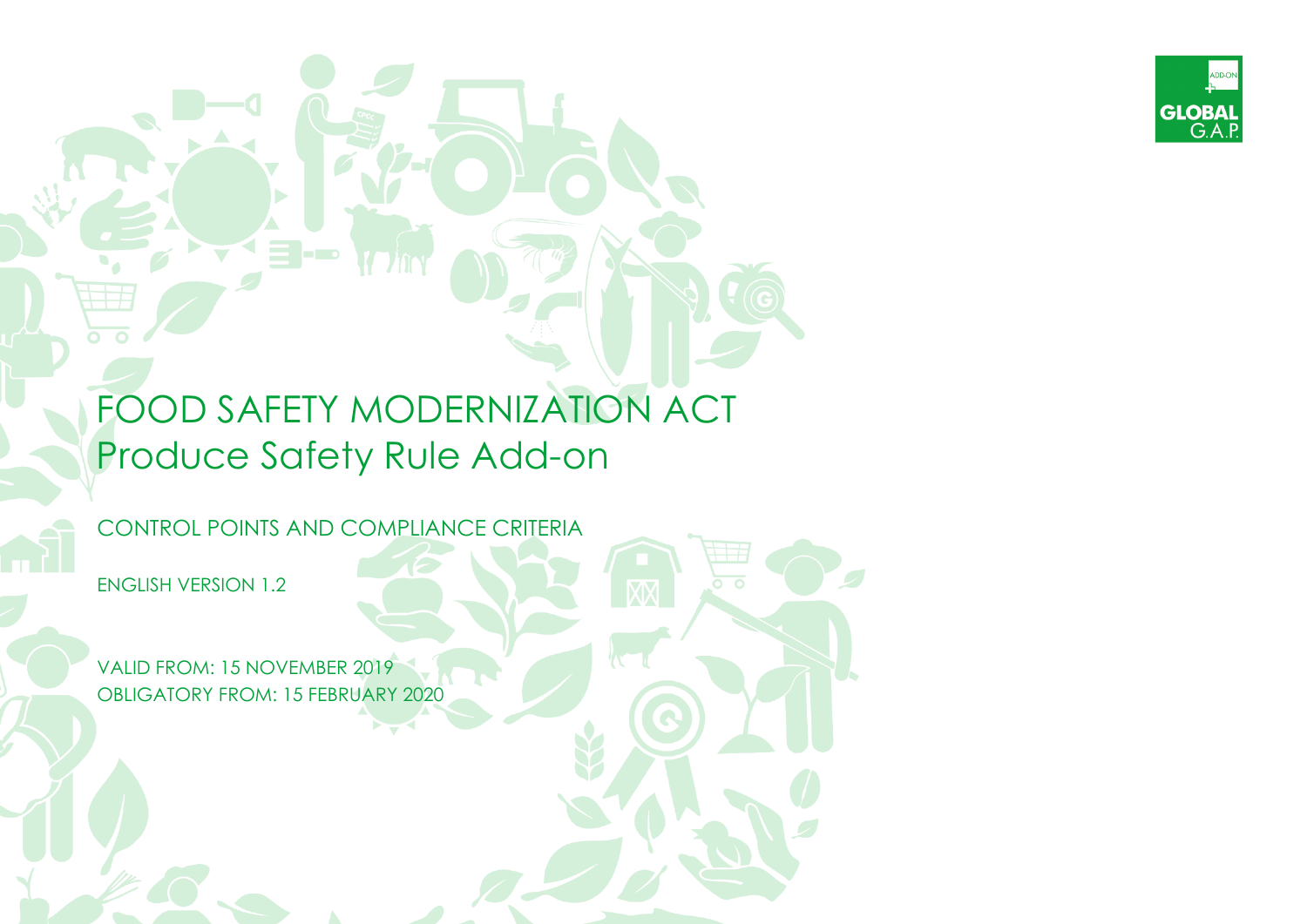

# **CONTENTS**

# **FSMA PRODUCE SAFETY RULE ADD-ON**

GLOBALG.A.P. offers this add-on, which highlights the identified gaps between GLOBALG.A.P. Integrated Farm Assurance (IFA) standard for Fruit and Vegetables (FV) and the Produce Safety Rule (PSR) of the Food Safety Modernization Act (FSMA), so that the user can make necessary adjustments to show implementation of the PSR. The FSMA PSR add-on is a voluntary add-on which may be used by any producer within the United States, currently exporting to, or with future plans to export to the United States, with an existing GLOBALG.A.P. IFA FV or Produce Safety Assurance standard certificate. Conformance with the FSMA PSR add-on does not guarantee conformance with FDA regulations, however, prepares auditees and foreign supplier verifiers with tools for FSMA PSR readiness.

# INTRODUCTION

#### EXEMPTIONS AND APPLICABILITY

| PSR <sub>1</sub>             | Subpart C          | Personnel Qualifications and Training                                                                                                                                  |
|------------------------------|--------------------|------------------------------------------------------------------------------------------------------------------------------------------------------------------------|
| PSR <sub>2</sub>             | Subpart F          | Biological Soil Amendments of Animal Origin and Human Waste                                                                                                            |
| PSR <sub>3</sub>             | Subpart I          | Domesticated and Wild Animals                                                                                                                                          |
| PSR <sub>4</sub>             | Subpart K          | Growing, Harvesting, Packing, and Holding Activities                                                                                                                   |
| PSR <sub>5</sub>             | Subpart L          | Equipment, Tools, Buildings, and Sanitation                                                                                                                            |
| PSR <sub>6</sub>             | Subpart O          | Records                                                                                                                                                                |
| PSR <sub>7</sub>             | Subpart E          | Agricultural Water - RECOMMENDATIONS ONLY                                                                                                                              |
| within the scope of the PSR. |                    | Point of harvest (in-field) and/or produce handling (in-field or facility) and/or during packing/storage/cooling, whereas post-harvest handling of covered products is |
| PSR <sub>8</sub>             | Subpart E          | Agricultural Water                                                                                                                                                     |
| PSR <sub>9</sub>             | Subpart L          | Equipment, Tools, Buildings, and Sanitation                                                                                                                            |
| ANNEX <sub>1</sub>           | AGRICULTURAL WATER |                                                                                                                                                                        |
| ANNEX <sub>2</sub>           | SOIL AMENDMENTS    |                                                                                                                                                                        |

The order of contents for this module has been modified from the final rule so that producers, inspectors, and auditors may navigate through the control points in a logical flow, considering the elements that may not be applicable to the producer(s). For example, Subpart E refers to agricultural water, whereas FDA issued a rule that extends the compliance dates for the pre-harvest agricultural water provision. FDA does not intend to take action to enforce the agricultural water requirements until the proposed extended compliance date of January 26, 2022. The second subset of rules relates directly to product handling which may not be applicable to all farms and follows the IFA logical order from production to postharvest.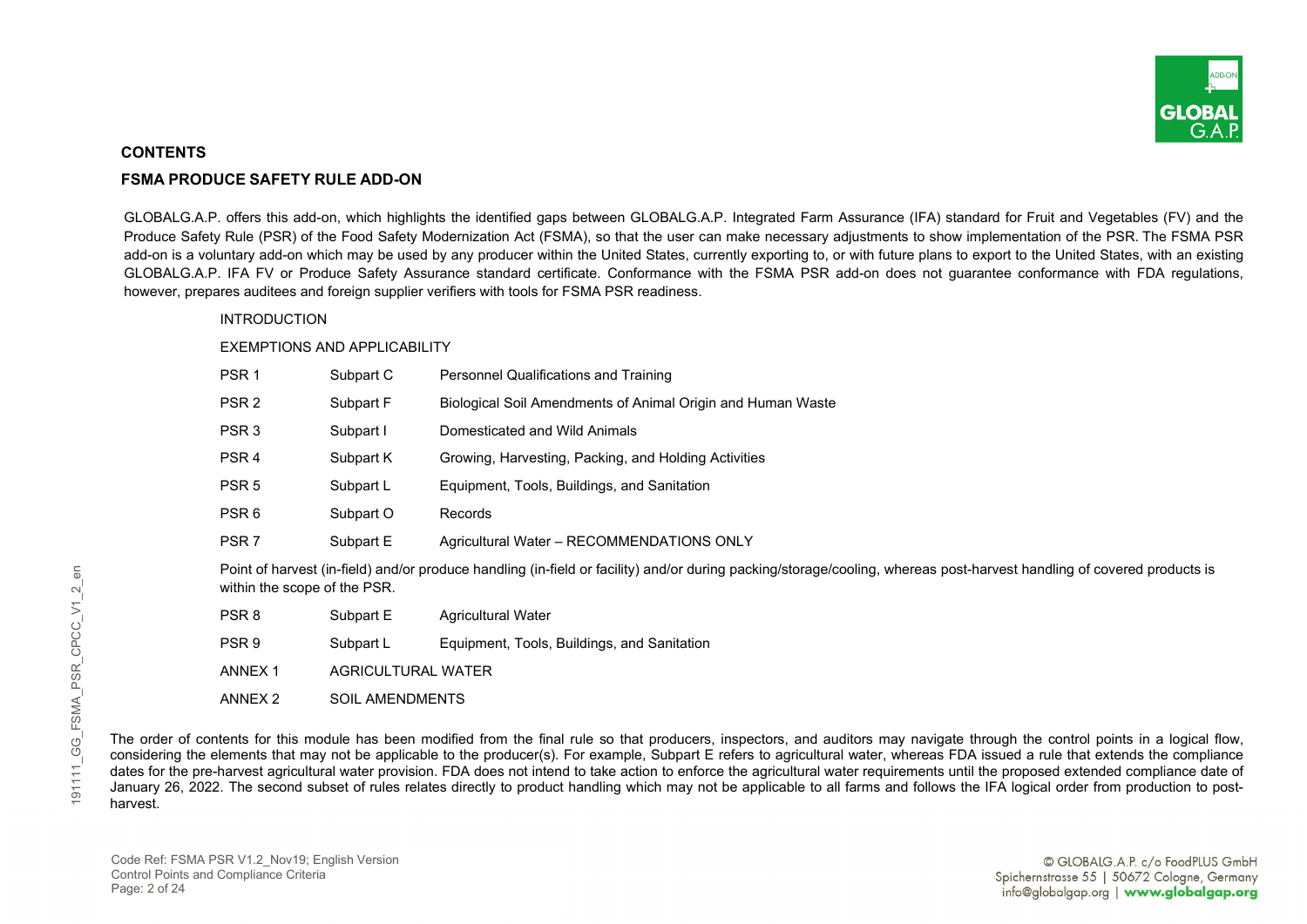

# **INTRODUCTION**

The GLOBALG.A.P. IFA standard is the most widely utilized food safety certification program for fresh produce in the world. With the enactment of the FSMA, there is great interest in having the GLOBALG.A.P. IFA standard serve as a tool to support compliance with the FSMA PSR. The FSMA PSR (Standards for the Growing, Harvesting, Packing, and Holding of Produce for Human Consumption) can be found in the Federal Register Notice: [https://www.federalregister.gov/documents/2015/11/27/2015-28159/standards-for-the-growing](https://www.federalregister.gov/documents/2015/11/27/2015-28159/standards-for-the-growing-harvesting-packing-and-holding-of-produce-for-human-consumption)[harvesting-packing-and-holding-of-produce-for-human-consumption](https://www.federalregister.gov/documents/2015/11/27/2015-28159/standards-for-the-growing-harvesting-packing-and-holding-of-produce-for-human-consumption)

At the time of release of this document, the FDA did not have a system in place to recognize private certification programs for compliance with the FSMA PSR. In response to our nearterm stakeholder needs, GLOBALG.A.P. developed this add-on for FSMA PSR evidence of implementation.

The GLOBALG.A.P. USA Crops National Technical Working Group conducted a detailed comparative analysis of the GLOBALG.A.P. IFA standard v5 against the FSMA PSR. The results showed that GLOBALG.A.P. IFA users meet the majority of PSR requirements, but it also revealed some fundamental differences, namely agricultural water requirements and acceptable biological soil amendments treatment methods.

The GLOBALG.A.P. IFA standard is a Global Food Safety Initiative (GFSI) recognized food safety scheme that serves as a set of "best practices" for the production of fresh fruit and vegetables. In certification to a private standard, it is an ideal that producers work to achieve certification in which all control points are not categorized as Major Musts. By contrast, the PSR is a body of regulations which by definition is a set of minimums in which every control point is equivalent to a Major Must and which must be followed in the growing, harvesting, packing, and handling of fresh fruit and vegetables produced or consumed in the United States and its territories. This, along with other fundamental differences included in this add-on, make it challenging to benchmark the GLOBALG.A.P. IFA standard to the PSR.

The intent of this add-on is to help GLOBALG.A.P. IFA users comply with the FSMA PSR both in the USA and in other countries. In 2019, GLOBALG.A.P. introduced the Produce Safety Assurance standard as a food safety subset of the IFA standard, this add-on is also intended to help users of this new standard to comply with FSMA PSR. Major differences are adapted in the control points on the following pages, so that the user can make the necessary adjustments to implement the requirements of the PSR. However, every operation should review the PSR for compliance details that may not be covered in this module.

In the case of agricultural water, CPCC are scored as Recommendations until the FDA compliance date when they will be upgraded to Major Musts.

This add-on does not include some paragraphs suggested by the PSR through the word "may".

Definitions of terms used in the PSR and in this module can be found in the number § 112.3 (c) of the PSR.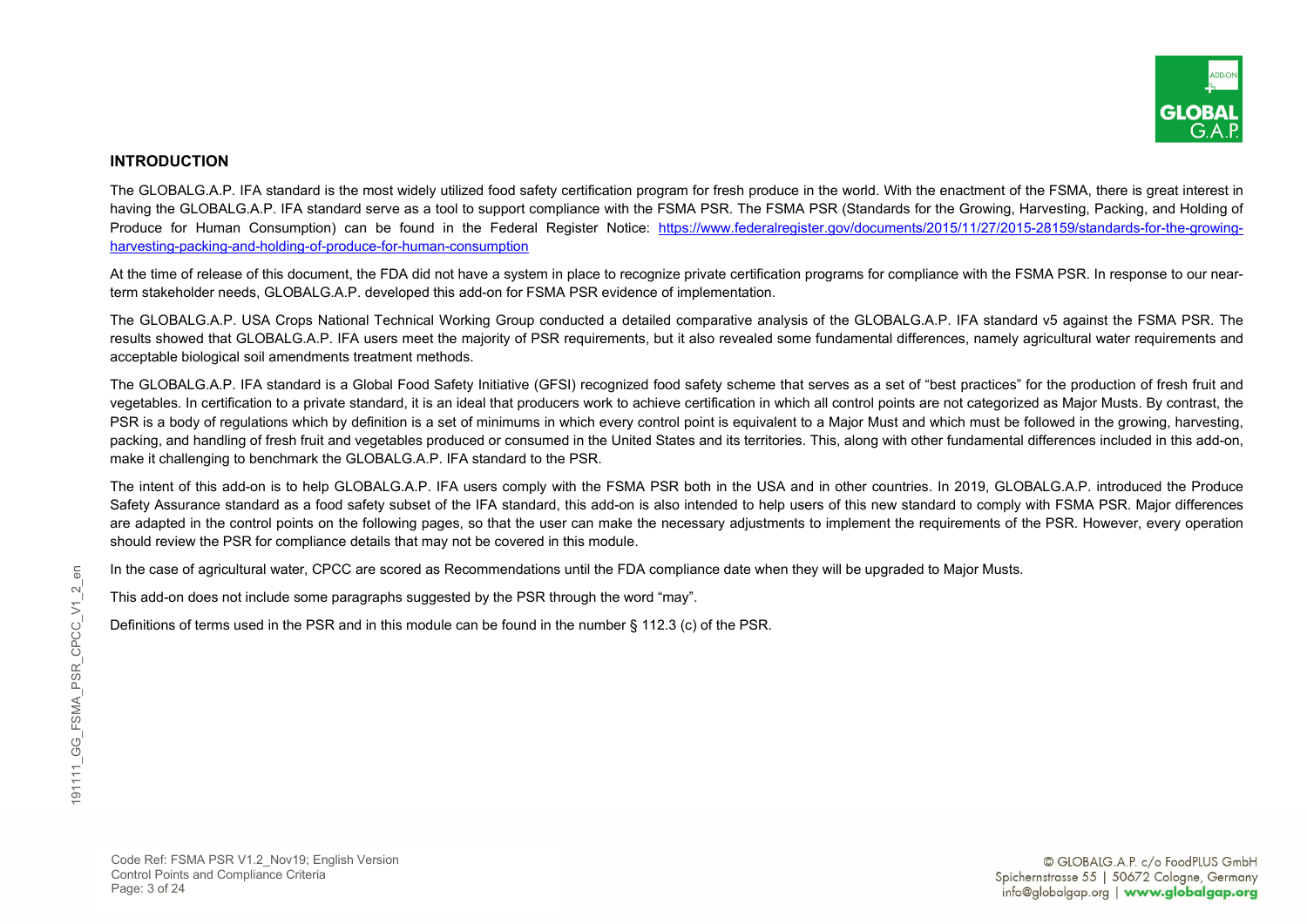

# **EXEMPTIONS AND APPLICABILITY**

(For complete information regarding these topics, check requirements § 112.1 and § 112.2 in the PSR)

GLOBALG.A.P. IFA, Produce Safety Assurance standard, and the FSMA PSR add-on do not exclude specific commodities from its scope nor exclude any operation based on size of an operation. Note that GLOBALG.A.P. does not cover the production of sprouts, therefore all requirements referred to sprouts in the FSMA PSR have not been included in this module. The term "covered produce" in the FSMA PSR and in this module means produce that is subject to the requirements of the PSR and the term ''covered produce'' refers to the harvestable or harvested part of the crop.

# **Examples of "covered produce" include:**

(1) Fruits and vegetables such as almonds, apples, apricots, apriums, artichokes-globe-type, Asian pears, avocados, babacos, bananas, Belgian endive, blackberries, blueberries, boysenberries, brazil nuts, broad beans, broccoli, Brussels sprouts, burdock, cabbages, Chinese cabbages (Bok Choy, mustard, and Napa), cantaloupes, carambolas, carrots, cauliflower, celeriac, celery, chayote fruit, cherries (sweet), chestnuts, chicory (roots and tops), citrus (such as clementine, grapefruit, lemons, limes, mandarin, oranges, tangerines, tangors, and uniq fruit), cowpea beans, cress-garden, cucumbers, curly endive, currants, dandelion leaves, fennel-Florence, garlic, genip, gooseberries, grapes, green beans, guavas, herbs (such as basil, chives, cilantro, oregano, and parsley), honeydew, huckleberries, Jerusalem artichokes, kale, kiwifruit, kohlrabi, kumquats, leek, lettuce, lychees, macadamia nuts, mangos, other melons (such as Canary, Crenshaw and Persian), mulberries, mushrooms, mustard greens, nectarines, onions, papayas, parsnips, passion fruit, peaches, pears, peas, peas-pigeon, peppers (such as bell and hot), pine nuts, pineapples, plantains, plums, plumcots, quince, radishes, raspberries, rhubarb, rutabagas, scallions, shallots, snow peas, soursop, spinach, sprouts (such as alfalfa and mung bean), strawberries, summer squash (such as patty pan, yellow, and zucchini), sweetsop, Swiss chard, taro, tomatoes, turmeric, turnips (roots and tops), walnuts, watercress, watermelons, and yams; and

(2) Mixes of intact fruits and vegetables (such as fruit baskets).

# **The PSR does include a number of exemptions. The PSR does not apply to:**

- Produce that is not a raw agricultural commodity (RAC). (A raw agricultural commodity is any food in its raw or natural state)
- The following produce commodities that FDA has identified as rarely consumed raw: asparagus, black beans, great Northern beans, kidney beans, lima beans, navy beans, and pinto beans, garden beets (roots and tops) and sugar beets, cashews, sour cherries, chickpeas, cocoa beans, coffee beans, collards, sweet corn, cranberries, dates, dill (seeds and weed), eggplants, figs, horseradish, hazelnuts, lentils, okra, peanuts, pecans, peppermint, potatoes, pumpkins, winter squash, sweet potatoes, and water chestnuts. This list was current at the time of this document release, but the FDA may change this list at its discretion. Therefore, it is always recommended to check the FDA webpage (http://www.fda.gov/Food/GuidanceRegulation/FSMA/ucm334114.htm) for possible changes regarding the exemptions.
- Food grains, including barley, dent- or flint-corn, sorghum, oats, rice, rye, wheat, amaranth, quinoa, buckwheat, and oilseeds (e.g., cotton seed, flax seed, rapeseed, soybean, and sunflower seed).
- Produce that is used for personal or on-farm consumption.
- Farms that have an average annual value of produce sold during the previous 3-year period of \$25,000 or less.

The PSR provides an exemption for produce that receives commercial processing that adequately reduces the presence of microorganisms of public health significance, under certain conditions.

The PSR also provides a qualified exemption and modified requirements for certain farms (see requirements § 112.4 to § 112.7 of the PSR and also Subpart R – Withdrawal of Qualified Exemption).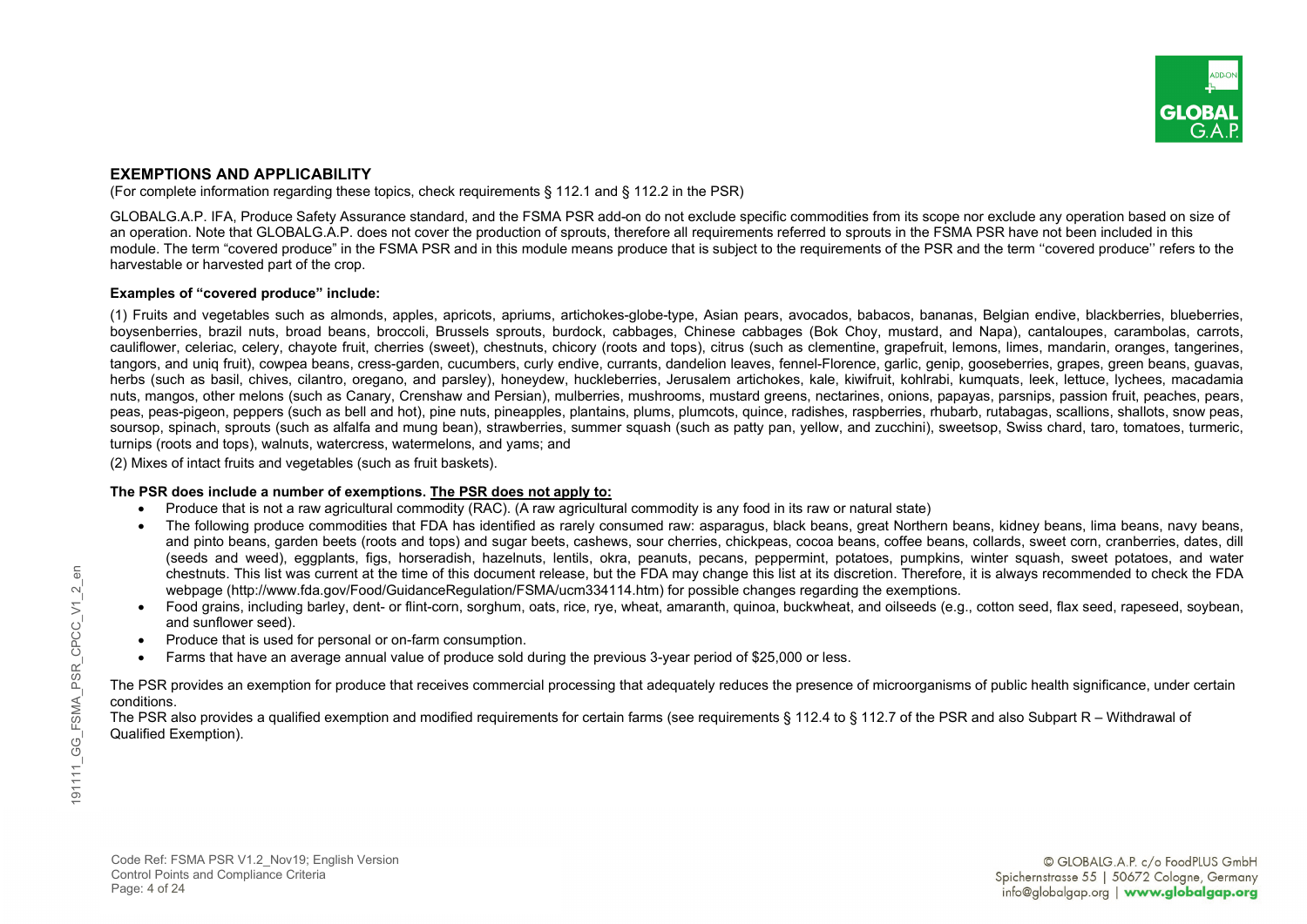

| $N^{\circ}$      | <b>Requirement and</b><br>Clause N°                                                                            | <b>Control Points</b>                                                                                                                                                | <b>Compliance Criteria</b>                                                                                                                                                                                                                                                                                                                                                                                                                                                                                                                                                                                                                                                                                                                                                                                | Level      |
|------------------|----------------------------------------------------------------------------------------------------------------|----------------------------------------------------------------------------------------------------------------------------------------------------------------------|-----------------------------------------------------------------------------------------------------------------------------------------------------------------------------------------------------------------------------------------------------------------------------------------------------------------------------------------------------------------------------------------------------------------------------------------------------------------------------------------------------------------------------------------------------------------------------------------------------------------------------------------------------------------------------------------------------------------------------------------------------------------------------------------------------------|------------|
| PSR <sub>1</sub> |                                                                                                                | <b>SUBPART C - PERSONNEL QUALIFICATION AND TRAINING</b>                                                                                                              |                                                                                                                                                                                                                                                                                                                                                                                                                                                                                                                                                                                                                                                                                                                                                                                                           |            |
| <b>PSR 1.1</b>   | What minimum training<br>requirements apply for<br>personnel who conduct a<br>covered activity?<br>§ 112.22(a) | Does training provided to all personnel who<br>handle produce or supervise the conduct of<br>such activities include the standards<br>established by FDA in the PSR? | At a minimum, all personnel who handle produce or supervise such<br>activities covered by the PSR, must receive training that includes the<br>standards established by FDA in the PSR, as applicable to their<br>responsibilities.<br>Additional requirements:<br>Hygiene training for persons that handle working animals<br>Handling and conveyance of soil amendments<br>Hygiene training for workers and visitors during harvest regarding<br>observation of fecal matter and no distribution of dropped product<br>Inspection of harvest containers and equipment to ensure that they<br>are functioning properly, clean, and maintained<br>Correcting problems with harvest containers or equipment, or<br>reporting such problems to the supervisor<br>Records are kept, see Subpart O.<br>No N/A. | Major Must |
| <b>PSR 1.2</b>   | What minimum training<br>requirements apply for<br>personnel who conduct a<br>covered activity?<br>§ 112.22(c) | Is there a supervisor that has successfully<br>completed food safety training equivalent to<br>standardized curriculum recognized as<br>adequate by the FDA?         | At least one supervisor or responsible party for the farm shall have<br>successfully completed food safety training at least equivalent to<br>standardized curriculum recognized as adequate by the FDA.<br>Responsible party may be off-site, however, responsible party with<br>appropriate training shall have at least trained on-site day-to-day<br>supervisor identified as responsible for implementing food safety on the<br>farm.<br>Records are kept, see Subpart O.<br>No N/A.                                                                                                                                                                                                                                                                                                                 | Major Must |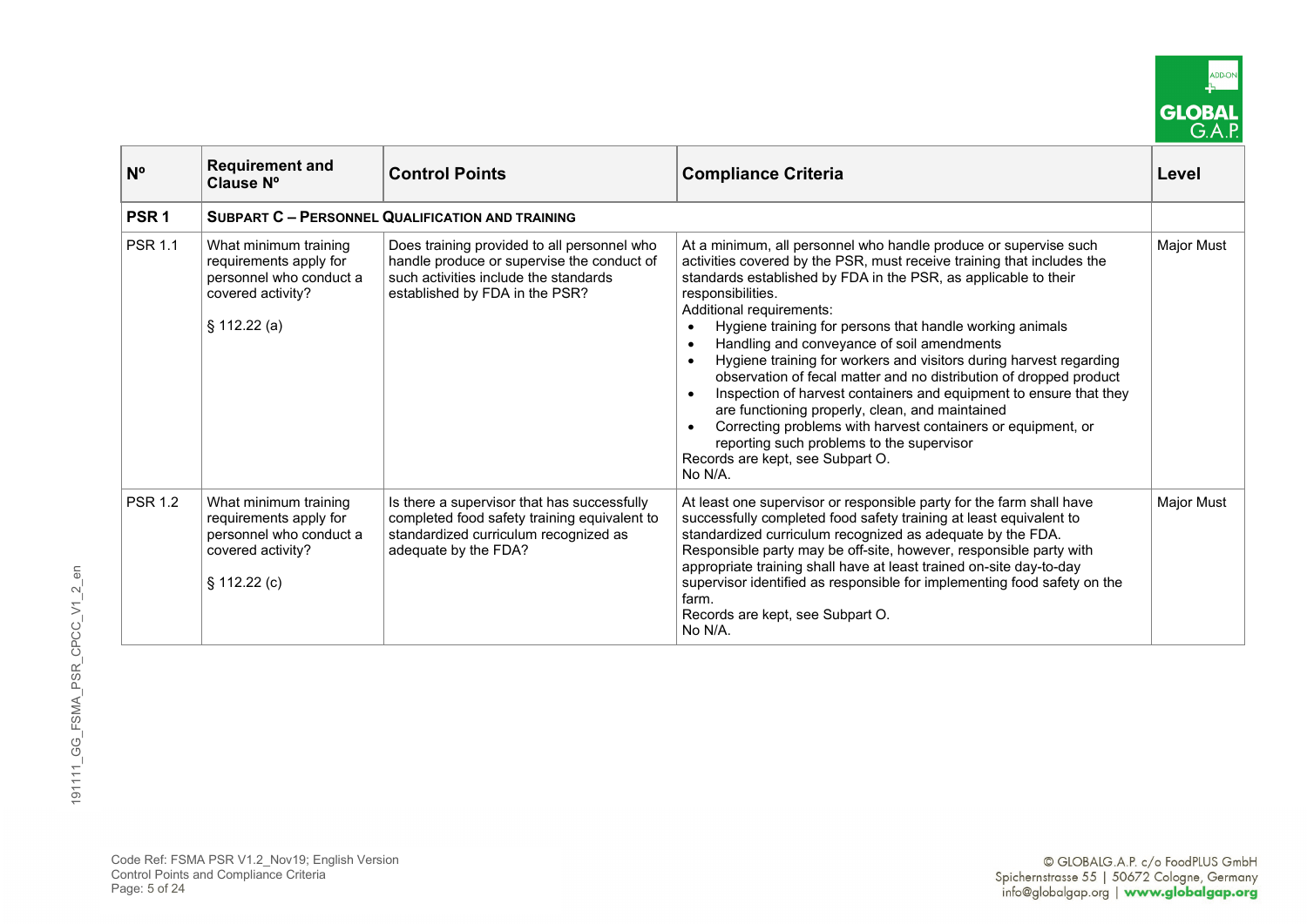

| $N^{\circ}$      | <b>Requirement and</b><br>Clause Nº                                                                                                                                              | <b>Control Points</b>                                                                                                                             | <b>Compliance Criteria</b>                                                                                                                                                                                                                                                                                                                                                                                                                                                                                                                                                                                                                                                                                                                                                                                                                                                                                                                                                                                                                                                                                                                                                                                                                       | Level             |
|------------------|----------------------------------------------------------------------------------------------------------------------------------------------------------------------------------|---------------------------------------------------------------------------------------------------------------------------------------------------|--------------------------------------------------------------------------------------------------------------------------------------------------------------------------------------------------------------------------------------------------------------------------------------------------------------------------------------------------------------------------------------------------------------------------------------------------------------------------------------------------------------------------------------------------------------------------------------------------------------------------------------------------------------------------------------------------------------------------------------------------------------------------------------------------------------------------------------------------------------------------------------------------------------------------------------------------------------------------------------------------------------------------------------------------------------------------------------------------------------------------------------------------------------------------------------------------------------------------------------------------|-------------------|
| PSR <sub>2</sub> |                                                                                                                                                                                  | SUBPART F - BIOLOGICAL SOIL AMENDMENTS OF ANIMAL ORIGIN AND HUMAN WASTE                                                                           |                                                                                                                                                                                                                                                                                                                                                                                                                                                                                                                                                                                                                                                                                                                                                                                                                                                                                                                                                                                                                                                                                                                                                                                                                                                  |                   |
| <b>PSR 2.1</b>   | What are the requirements<br>for handling, conveyance,<br>and storage of biological<br>soil amendments of animal<br>origin?<br>$\S$ 112.52 (b) and (c)                           | Are biological soil amendments handled as to<br>avoid contamination?                                                                              | Any treated biological soil amendment of animal origin must be handled<br>and conveyed in a manner and location that minimizes the risk of it<br>becoming contaminated by an untreated or in-process biological soil<br>amendment of animal origin.<br>Any biological soil amendment of animal origin that is known or has reason<br>to believe may have become contaminated must be handled, conveyed,<br>and stored as if it was untreated.<br>N/A if producer does not use biological soil amendments as considered<br>under PSR.                                                                                                                                                                                                                                                                                                                                                                                                                                                                                                                                                                                                                                                                                                             | <b>Major Must</b> |
| <b>PSR 2.2</b>   | What treatment processes<br>are acceptable for<br>biological soil amendments<br>of animal origin that are<br>applied in growing of<br>covered produce?<br>$§ 112.54$ (a) and (b) | Have acceptable treatment processes been<br>used for biological soil amendments of<br>animal origin applied in the growing of<br>covered produce? | Records for treatments are kept. Acceptable treatment methods for a<br>biological soil amendment of animal origin that are applied in the growing<br>of covered produce:<br>A scientifically valid controlled physical process (e.g., thermal),<br>chemical process (e.g., high alkaline pH), biological process (e.g.,<br>composting), or a combination of scientifically valid controlled<br>physical, chemical, and/or biological processes that has been<br>validated to satisfy the microbial standard in § 112.55 (a) for Listeria<br>monocytogenes (L. monocytogenes), Salmonella species, and<br>Escherichia coli (E. coli) O157:H7; or<br>A scientifically valid controlled physical, chemical, or biological<br>process, or a combination of scientifically valid controlled physical,<br>chemical, and/or biological processes, that has been validated to<br>satisfy the microbial standard in § 112.55 (b) for Salmonella species<br>and fecal coliforms.<br>See Annex 2 'Soil Amendments' for examples of composting<br>processes mentioned and microbial standard thresholds.<br>See Annex 2 'Soil Amendments' for additional details.<br>N/A if producer does not use biological soil amendments as considered<br>under the PSR. | <b>Major Must</b> |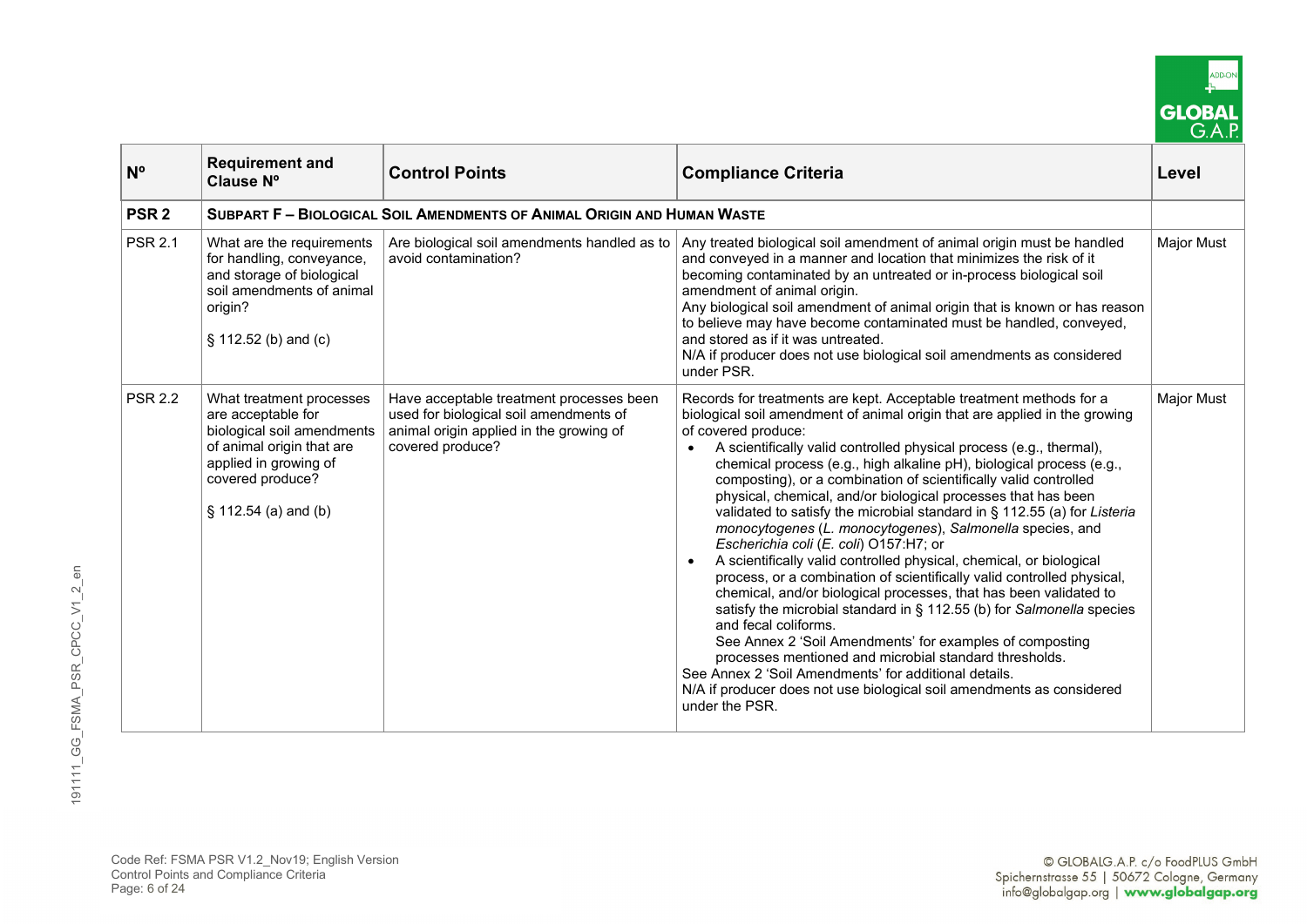

| $N^{\circ}$      | <b>Requirement and</b><br>Clause N°                                                                                                                                                                                                                                                                                                                      | <b>Control Points</b>                                                                                                                                                                                                                                                                             | <b>Compliance Criteria</b>                                                                                                                                                                                                                                                                                                                                                                                                                                                                                                                                                                   | Level      |
|------------------|----------------------------------------------------------------------------------------------------------------------------------------------------------------------------------------------------------------------------------------------------------------------------------------------------------------------------------------------------------|---------------------------------------------------------------------------------------------------------------------------------------------------------------------------------------------------------------------------------------------------------------------------------------------------|----------------------------------------------------------------------------------------------------------------------------------------------------------------------------------------------------------------------------------------------------------------------------------------------------------------------------------------------------------------------------------------------------------------------------------------------------------------------------------------------------------------------------------------------------------------------------------------------|------------|
| PSR <sub>3</sub> | <b>SUBPART I-DOMESTICATED AND WILD ANIMALS</b>                                                                                                                                                                                                                                                                                                           |                                                                                                                                                                                                                                                                                                   |                                                                                                                                                                                                                                                                                                                                                                                                                                                                                                                                                                                              |            |
| <b>PSR 3.1</b>   | Does this regulation<br>require covered farms to<br>take actions that would<br>constitute a "taking" of<br>threatened or endangered<br>species; to take measures<br>or exclude animals from<br>outdoor growing areas; or<br>to destroy animal habitat or<br>otherwise clear farm<br>borders around outdoor<br>growing areas or<br>drainages?<br>§ 112.84 | Where the producer identifies animal cross-<br>contamination as a potential risk, risk<br>mitigation activities do not include "taking" of<br>threatened or endangered species,<br>destroying animal habitat, or otherwise<br>clearing farm borders around outdoor<br>growing areas or drainages? | This regulation (FSMA PSR) does not authorize the "taking" of threatened<br>or endangered species as that term is defined by the Endangered Species<br>Act (16 USC 1531-1544) (i.e., to harass harm, pursue, hunt, shoot, wound,<br>kill, trap, capture, or collect, or attempt to engage in any such conduct), in<br>violation of the Endangered Species Act. This regulation does not require<br>covered farms to take measure to exclude animals from outdoor growing<br>areas or to destroy animal habitat or otherwise clear farm borders around<br>outdoor growing areas or drainages. | Major Must |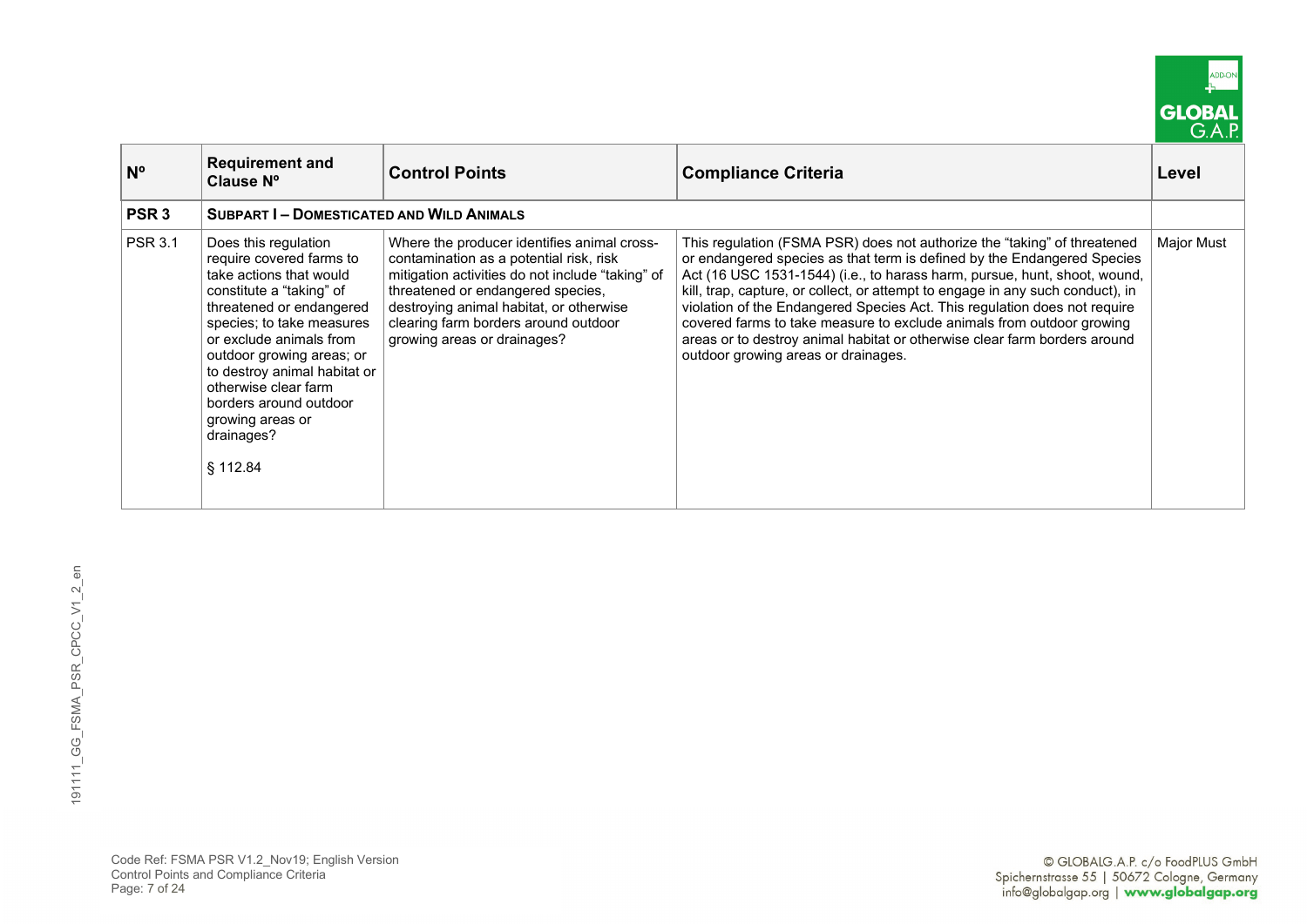

| $N^{\circ}$      | <b>Requirement and</b><br>Clause N°                                                                                                              | <b>Control Points</b>                                                                                                                                                                                                                                                                                                                                                  | <b>Compliance Criteria</b>                                                                                                                                                                                                                                                                                                                                                                                                                                                                                                                                                                                                                                                                                                                                                                                                                                                                                                                                                                                                                                                                                                                                                                                     | Level             |
|------------------|--------------------------------------------------------------------------------------------------------------------------------------------------|------------------------------------------------------------------------------------------------------------------------------------------------------------------------------------------------------------------------------------------------------------------------------------------------------------------------------------------------------------------------|----------------------------------------------------------------------------------------------------------------------------------------------------------------------------------------------------------------------------------------------------------------------------------------------------------------------------------------------------------------------------------------------------------------------------------------------------------------------------------------------------------------------------------------------------------------------------------------------------------------------------------------------------------------------------------------------------------------------------------------------------------------------------------------------------------------------------------------------------------------------------------------------------------------------------------------------------------------------------------------------------------------------------------------------------------------------------------------------------------------------------------------------------------------------------------------------------------------|-------------------|
| PSR <sub>4</sub> |                                                                                                                                                  | <b>SUBPART K - GROWING, HARVESTING, PACKING, AND HOLDING ACTIVITIES</b>                                                                                                                                                                                                                                                                                                |                                                                                                                                                                                                                                                                                                                                                                                                                                                                                                                                                                                                                                                                                                                                                                                                                                                                                                                                                                                                                                                                                                                                                                                                                |                   |
| <b>PSR 4.1</b>   | What measures must be<br>taken if a producer grows,<br>harvests, packs, or holds<br>both covered and exempt<br>produce?<br>§ 112.111 (a) and (b) | In the case where a producer grows produce<br>that is included in the scope of the PSR and<br>other produce that is exempt from the PSR<br>and not grown, harvested, packed, or held in<br>accordance to the PSR, are covered and<br>exempt products kept separate and/or are<br>appropriate comingling and cross-<br>contamination prevention procedures in<br>place? | A producer that grows, harvests, packs, or holds produce that is not<br>covered by the FDA's PSR (i.e., excluded produce in accordance with<br>§ 112.2) and also conducts such activities on covered produce, and the<br>excluded produce is not grown, harvested, packed, or held in accordance<br>with this part, the producer must take measures during these covered<br>activities, as applicable, to:<br>Keep covered produce separate from exempt produce (except when<br>$\bullet$<br>covered produce and exempt produce are placed in the same<br>container for distribution); and<br>Adequately clean and sanitize, as necessary, any food contact<br>$\bullet$<br>surfaces that contact exempt produce before using such food contact<br>surfaces for covered activities on covered produce.<br>N/A if producer does not grow exempted produce.<br>When a producer grows, harvests, packs, or holds both covered and<br>exempt produce, but follows the IFA standard or Produce Safety<br>Assurance standard and PSR add-on for both, this question may be<br>marked "Yes", the justification shall detail products covered, exempt, and<br>explain how exempted produce activities are carried out. | <b>Major Must</b> |
| <b>PSR 4.2</b>   | What measures must be<br>taken immediately prior to<br>and during harvest<br>activities?<br>§ 112.112                                            | Do producers ensure that produce likely to be<br>contaminated is not harvested?                                                                                                                                                                                                                                                                                        | The producer must take all measures reasonably necessary to identify,<br>and not harvest, covered produce that is reasonably likely to be<br>contaminated with a known or reasonably foreseeable hazard, including<br>steps to identify and not harvest covered produce that is visibly<br>contaminated with animal excreta. At a minimum, identifying and not<br>harvesting covered produce that is reasonably likely to be contaminated<br>with animal excreta or that is visibly contaminated with animal excreta<br>requires a visual assessment of the growing area and all covered produce<br>to be harvested, regardless of the harvest method used.<br>Additionally: The requirement under the PSR does not explicitly require<br>written policy or record. Observation and implicit policy may be verified<br>through worker interviews.                                                                                                                                                                                                                                                                                                                                                              | Major Must        |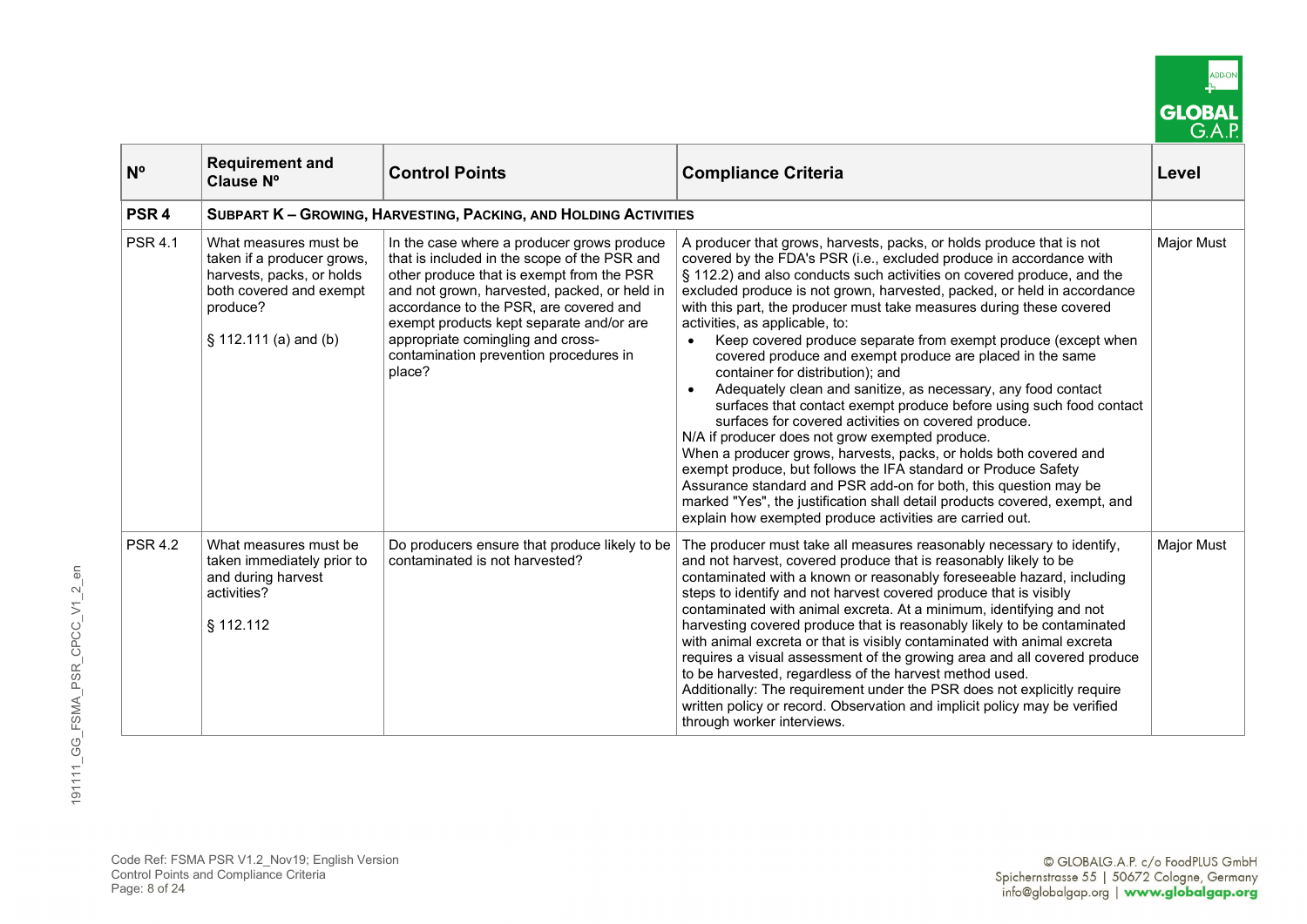

| N <sup>o</sup>   | <b>Requirement and</b><br>Clause N°                                            | <b>Control Points</b>                                                                        | <b>Compliance Criteria</b>                                                                                                                                                                                                                                                                                                                                                                                                                                                                                                                                                                                                                                                                                                                                                                            | Level             |
|------------------|--------------------------------------------------------------------------------|----------------------------------------------------------------------------------------------|-------------------------------------------------------------------------------------------------------------------------------------------------------------------------------------------------------------------------------------------------------------------------------------------------------------------------------------------------------------------------------------------------------------------------------------------------------------------------------------------------------------------------------------------------------------------------------------------------------------------------------------------------------------------------------------------------------------------------------------------------------------------------------------------------------|-------------------|
| <b>PSR 4.3</b>   | What requirements apply<br>to dropped covered<br>produce?<br>§ 112.114         | Do producers ensure that dropped produce is<br>not distributed?                              | Producers must not distribute dropped produce that is covered under the<br>FSMA PSR. By definition, "dropped produce" is produce which drops to<br>the ground before harvest.<br>Dropped produce does not include root crops that grow underground (such<br>as carrots), crops that grow on the ground (such as cantaloupe), or<br>produce that is intentionally dropped to the ground as part of harvesting<br>(such as almonds). In such cases, the auditor may select N/A and include<br>normal conditions of growing and/or harvest in the justification column.<br>Additionally: The requirement under the PSR does not explicitly require<br>written policy. Observation and implicit policy may be verified through<br>worker interviews.                                                      | <b>Major Must</b> |
| <b>PSR 4.4</b>   | What measures must be<br>taken when packaging<br>covered produce?<br>§ 112.115 | Is produce packed in a manner that prevents<br>the formation of Clostridium botulinum toxin? | Packaging of covered produce must be conducted in a manner that<br>prevents the formation of Clostridium botulinum toxin if such toxin is a<br>known or reasonably foreseeable hazard (such as for mushrooms).<br>This is applicable in case of packaging with modified atmosphere, low or<br>no oxygen atmosphere.<br>E.g., apply means to reduce the potential for toxin formation including:<br>Use of perforated packaging film which allows free air access<br>Use of time-temperature integrators on individual packages of<br>produce to signal when a cumulative time-temperature combination<br>has been reached that presents a risk for Clostridium botulinum toxin<br>formation<br>Use of antimicrobial compounds<br>$\bullet$<br>N/A for produce packed in normal atmospheric condition. | <b>Major Must</b> |
| PSR <sub>5</sub> |                                                                                | <b>SUBPART L - EQUIPMENT, TOOLS, BUILDINGS, AND SANITATION</b>                               |                                                                                                                                                                                                                                                                                                                                                                                                                                                                                                                                                                                                                                                                                                                                                                                                       |                   |
| <b>PSR 5.1</b>   | What requirements apply<br>to toilet facilities?<br>$\S$ 112.129 (b)1 and (3)  | Do toilet facilities comply with the PSR<br>requirements?                                    | Toilet facilities must be designed, located, and maintained to:<br>Prevent contamination of covered produce, food contact surfaces,<br>$\bullet$<br>areas used for a covered activity, water sources, and water<br>distribution systems with human waste;<br>and,<br>Provide for the sanitary disposal of waste and toilet paper.<br>No N/A.                                                                                                                                                                                                                                                                                                                                                                                                                                                          | <b>Major Must</b> |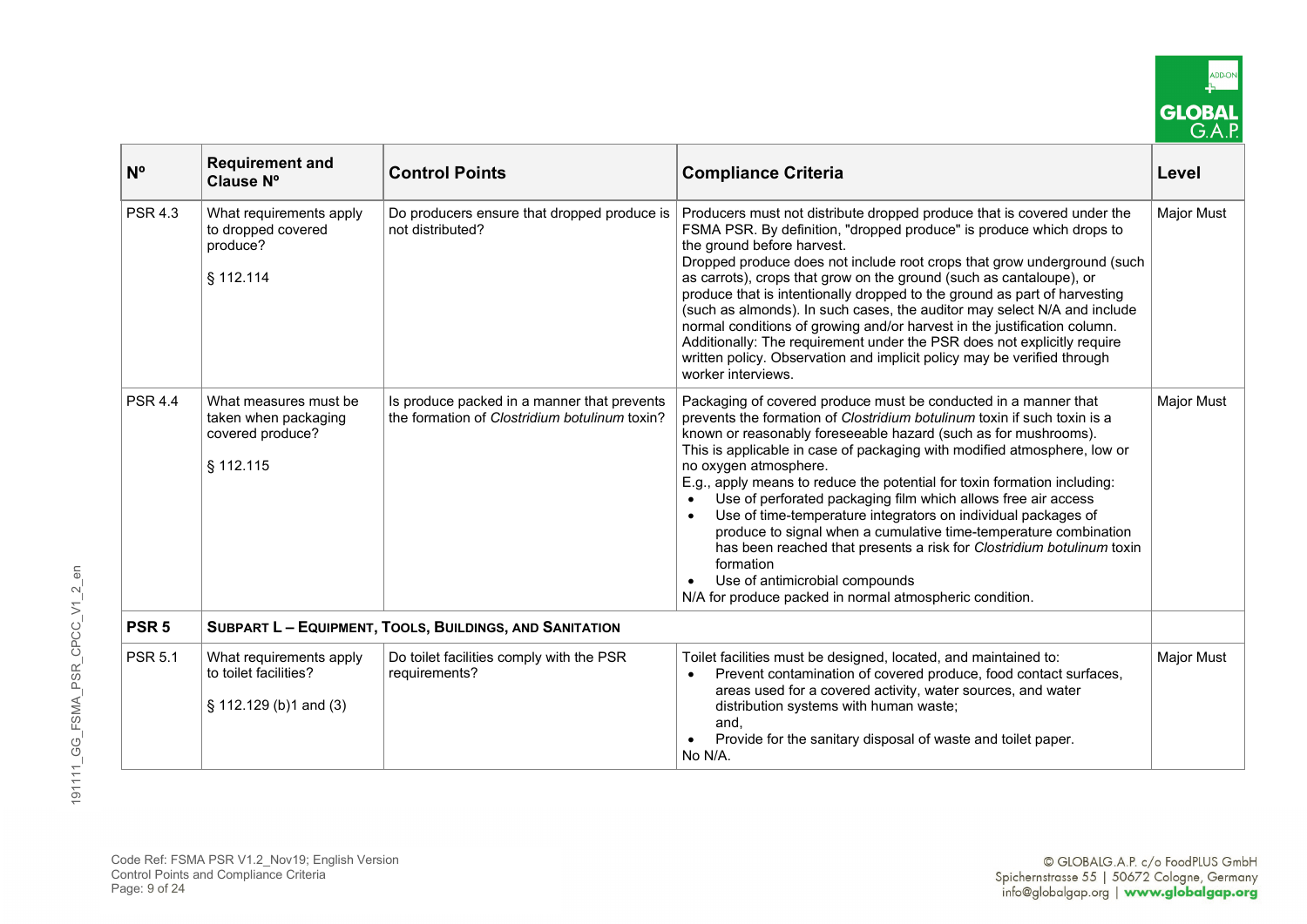

| $N^{\circ}$      | <b>Requirement and</b><br>Clause Nº                                                                     | <b>Control Points</b>                                          | <b>Compliance Criteria</b>                                                                                                                                                                                                                                                                                                                                                                                                                                                                                                                                                                                                                                                                                                                                           | Level             |
|------------------|---------------------------------------------------------------------------------------------------------|----------------------------------------------------------------|----------------------------------------------------------------------------------------------------------------------------------------------------------------------------------------------------------------------------------------------------------------------------------------------------------------------------------------------------------------------------------------------------------------------------------------------------------------------------------------------------------------------------------------------------------------------------------------------------------------------------------------------------------------------------------------------------------------------------------------------------------------------|-------------------|
| <b>PSR 5.2</b>   | What requirements apply<br>for handwashing facilities?<br>$\S$ 112.130 3(c) and (d)                     | Do handwashing facilities comply with the<br>PSR requirements? | The following requirements apply to handwashing facilities:<br>The producer must provide appropriate disposal for waste (for example,<br>waste water and used single-service towels) associated with a<br>handwashing facility and take appropriate measures to prevent waste<br>water from a handwashing facility from contaminating covered produce,<br>food contact surfaces, areas used for a covered activity, agricultural water<br>sources, and agricultural water distribution systems with known or<br>reasonably foreseeable hazards.<br>Antiseptic hand rubs may not be used as a substitute for soap (or other<br>effective surfactant) and water.<br>No N/A.                                                                                            | <b>Major Must</b> |
| PSR <sub>6</sub> | <b>SUBPART O - RECORDS</b>                                                                              |                                                                |                                                                                                                                                                                                                                                                                                                                                                                                                                                                                                                                                                                                                                                                                                                                                                      |                   |
| <b>PSR 6.1</b>   | What general requirements<br>apply to records required<br>under this part?<br>$\S$ 112.161 (a) and B(b) | Do records comply with the PSR<br>requirements?                | Except as otherwise specified, all records required under this part must be<br>dated and signed or initialed by the person who performed the activity<br>documented.<br>Records required under:<br>$\S$ 112.7 (b) – qualified exemption<br>112.30 (b) $(2)$ – personnel training<br>$\bullet$<br>112.50 (b)(2) - agricultural water testing<br>$(4)$ – water treatment monitoring<br>(6) - actions taken when agricultural water does not meet microbial<br>quality thresholds<br>$\bullet$ 112.60 (b)(2) – compost process<br>112.140 (b)(1) and (2) – method to clean and sanitize tools and<br>equipment<br>Records must be reviewed, dated, and signed, within a reasonable time<br>after the records are made, by a supervisor or responsible party.<br>No N/A. | <b>Major Must</b> |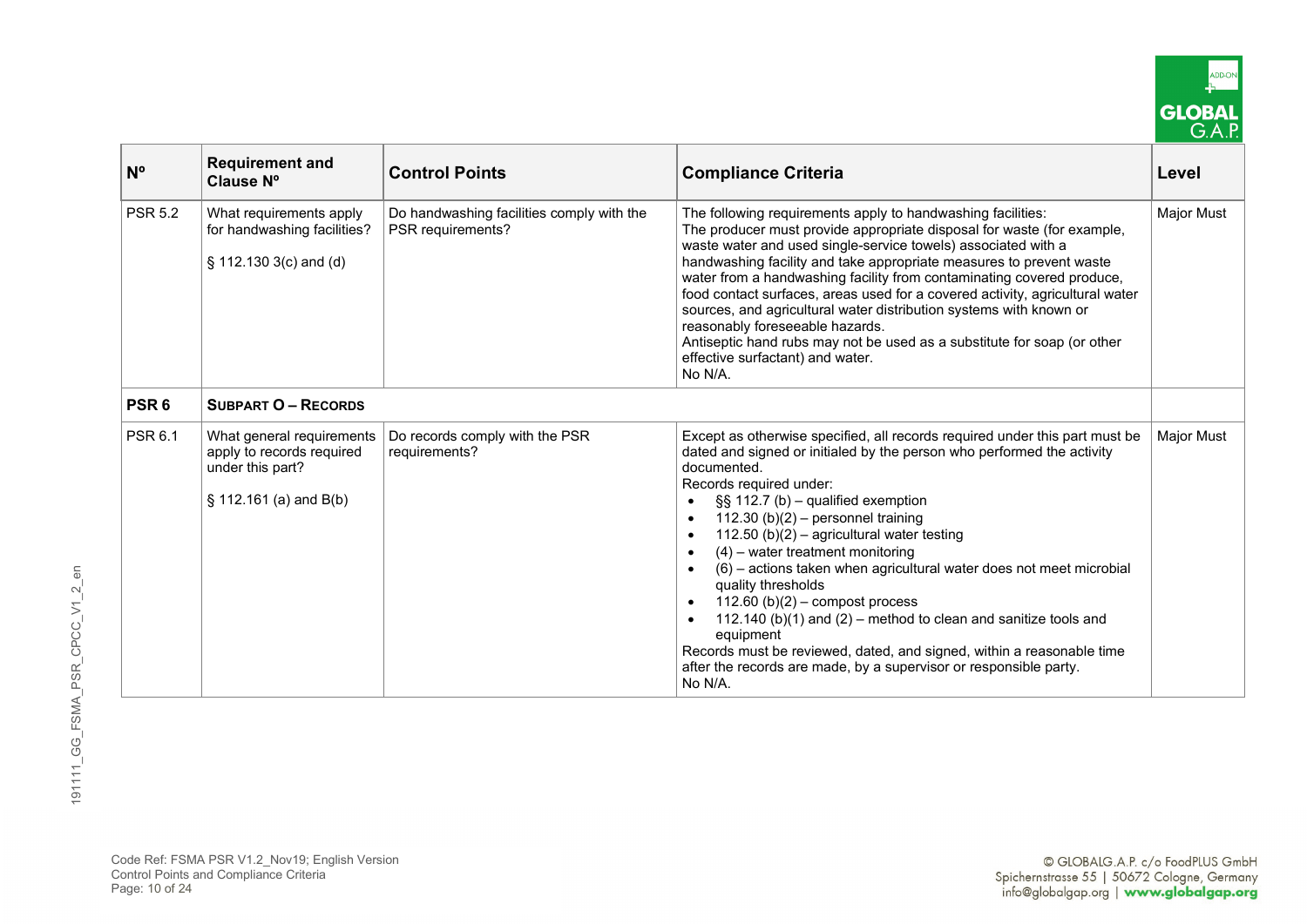

| N <sup>o</sup> | <b>Requirement and</b><br>Clause N°                                                                              | <b>Control Points</b>                                         | <b>Compliance Criteria</b>                                                                                                                                                                                                                                                                                                                                                                                                                                                                                                                                                                                                                                                                                                                                              | Level      |
|----------------|------------------------------------------------------------------------------------------------------------------|---------------------------------------------------------------|-------------------------------------------------------------------------------------------------------------------------------------------------------------------------------------------------------------------------------------------------------------------------------------------------------------------------------------------------------------------------------------------------------------------------------------------------------------------------------------------------------------------------------------------------------------------------------------------------------------------------------------------------------------------------------------------------------------------------------------------------------------------------|------------|
| <b>PSR 6.2</b> | How long must records be<br>kept?<br>$\S$ 112.164 (a)(2) and (b)                                                 | Are records kept as required by the PSR?                      | Records that a farm relies on to satisfy the criteria for a qualified<br>exemption, in accordance with §§ 112.5 and 112.7, must be retained as<br>long as necessary to support the farm's status during the applicable<br>calendar year.<br>Records that relate to the general adequacy of the equipment or processes<br>or records that relate to analyses, sampling, or action plans being used by<br>a farm, including the results of scientific studies, tests, and evaluations,<br>must be retained at the farm for at least 2 years after the use of such<br>equipment or processes, or records related to analyses, sampling, or<br>action plans, is discontinued.<br>No N/A.                                                                                    | Major Must |
| <b>PSR 6.3</b> | What requirements apply<br>for making records<br>available and accessible to<br>FDA?<br>$\S$ 112.166 (a) and (b) | Are records made available to FDA on<br>request, as required? | The producer must maintain all records required under the PSR readily<br>available and accessible for inspection and copying by FDA upon oral or<br>written request. The producer has 24 hours to obtain records kept off-site<br>in order to make them available and accessible to FDA for inspection and<br>copying.<br>Where a producer uses electronic techniques to keep records, or to keep<br>true copies of records, or use of reduction techniques such as microfilm to<br>keep true copies of records, the producer must provide the records to FDA<br>in a format in which they are accessible and legible. Procedure for records<br>review by FDA shall be evaluated, verification of policy is only applicable if<br>FDA has requested records.<br>No N/A. | Major Must |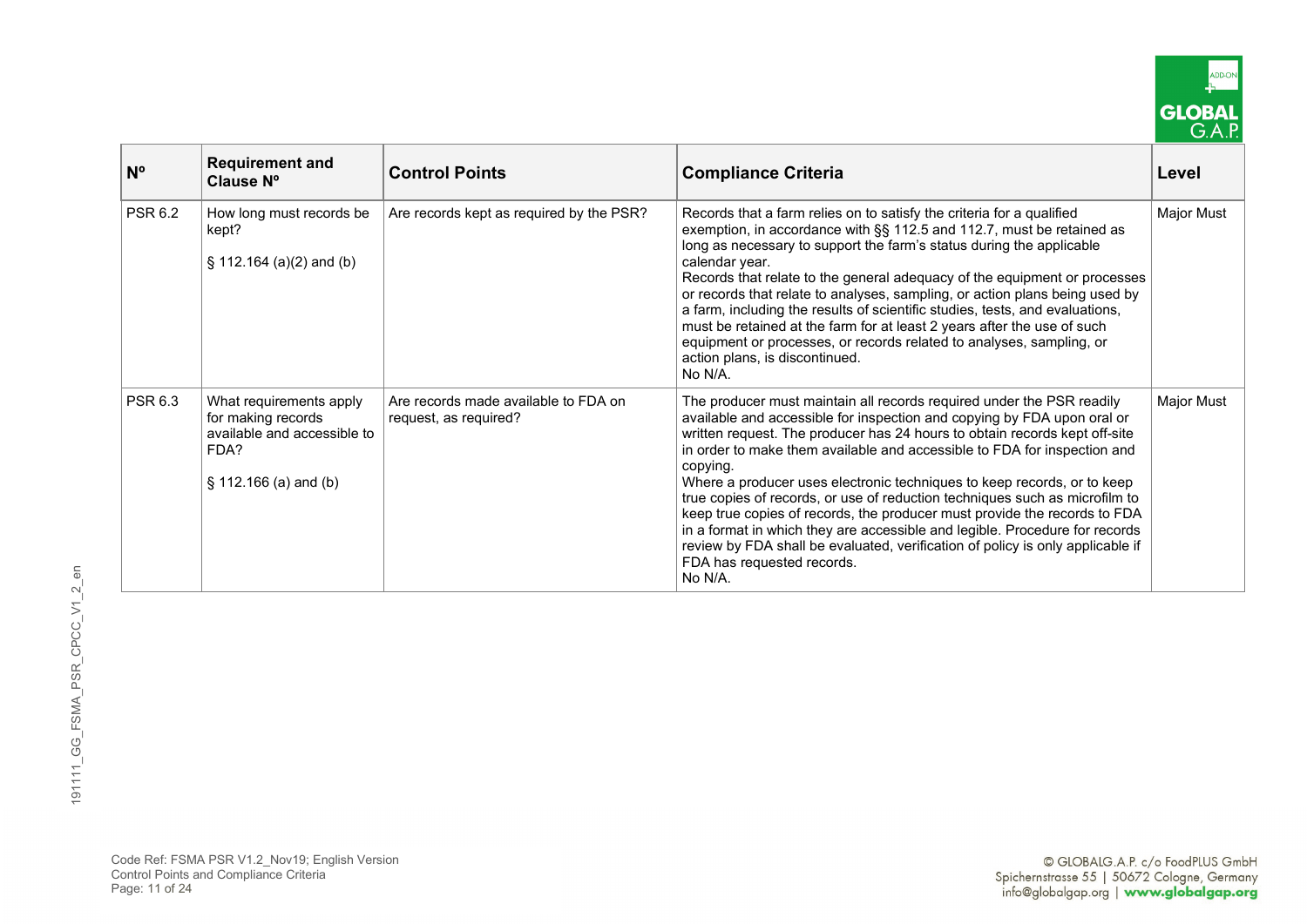

| $N^{\circ}$      | <b>Requirement and</b><br>Clause N°                                                                                                             | <b>Control Points</b>                                                 | <b>Compliance Criteria</b>                                                                                                                                                                                                                                                                                                                                                                                                                                                                                                                                                                                                                                                                                                                                                                                                                                                                                                                                                                                                                                      | Level  |
|------------------|-------------------------------------------------------------------------------------------------------------------------------------------------|-----------------------------------------------------------------------|-----------------------------------------------------------------------------------------------------------------------------------------------------------------------------------------------------------------------------------------------------------------------------------------------------------------------------------------------------------------------------------------------------------------------------------------------------------------------------------------------------------------------------------------------------------------------------------------------------------------------------------------------------------------------------------------------------------------------------------------------------------------------------------------------------------------------------------------------------------------------------------------------------------------------------------------------------------------------------------------------------------------------------------------------------------------|--------|
| PSR <sub>7</sub> |                                                                                                                                                 | <b>SUBPART E - AGRICULTURAL WATER (PRE-HARVEST)</b>                   |                                                                                                                                                                                                                                                                                                                                                                                                                                                                                                                                                                                                                                                                                                                                                                                                                                                                                                                                                                                                                                                                 |        |
|                  | water testing is not required.                                                                                                                  |                                                                       | The water requirements established by FDA apply only to "agricultural water". "Agricultural water" is defined as the water that is intended to, or is likely<br>to, contact the harvestable portion of covered produce or food-contact surfaces. For example, where irrigation water is applied in a way that does not<br>contact the product or food contact surface, it is not considered agricultural water and therefore is not necessary to meet the requirements.<br>Where the producer receives water from a public water supply that furnishes water that meets the microbial quality requirement described in<br>§ 112.44 (a), and has public water system results or certificates of compliance that demonstrate that the water meets that requirement, agricultural                                                                                                                                                                                                                                                                                  |        |
| <b>PSR 7.1</b>   | What requirements apply<br>to agricultural water<br>sources, water distribution<br>systems, and pooling of<br>water?<br>$\S$ 112.42 (b) and (c) | Are agricultural water distribution systems<br>adequately maintained? | All agricultural water distribution systems, under the control of the<br>producer, must be maintained as necessary and appropriate to prevent the<br>water distribution system from being a source of contamination to covered<br>produce, food contact surfaces, areas used for a covered activity, or water<br>sources, including by regularly inspecting and adequately storing all<br>equipment used in the system.<br>Such maintenance includes regularly inspecting each source to identify<br>any conditions that are reasonably likely to introduce known or reasonably<br>foreseeable hazards into or onto covered produce or food contact<br>surfaces; correcting any significant deficiencies (e.g., repairs to well cap,<br>well casing, sanitary seals, piping tanks and treatment equipment, and<br>control of cross-connections); and keeping the source free of debris, trash,<br>domesticated animals, and other possible sources of contamination of<br>covered produce to the extent practicable and appropriate under the<br>circumstances. | Recom. |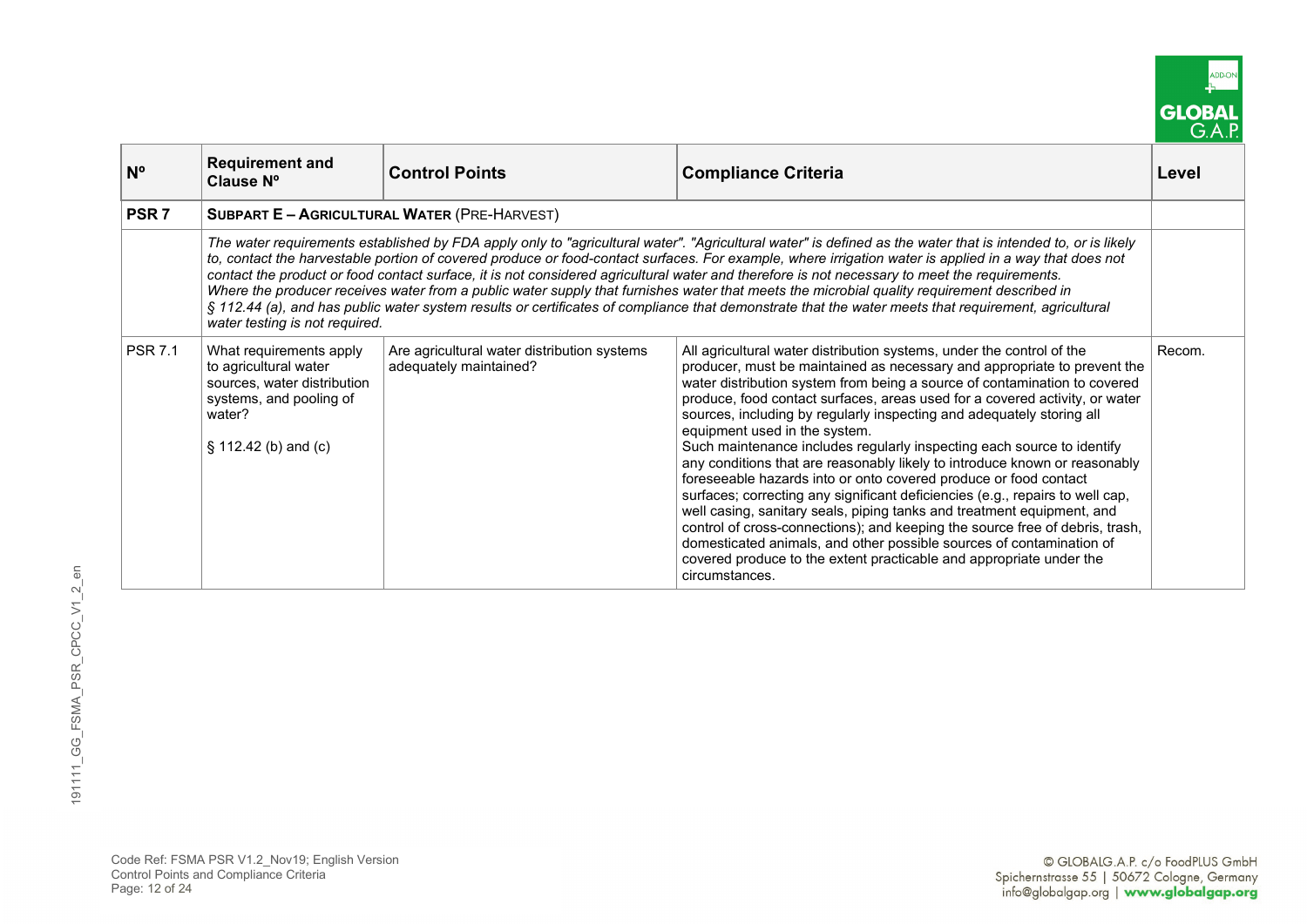

| $N^{\circ}$    | <b>Requirement and</b><br>Clause N°                                                                             | <b>Control Points</b>                                                                                                                | <b>Compliance Criteria</b>                                                                                                                                                                                                                                                                                                                                                                                                                                                                                                                                                                                                                                                                                                                                                                                                                                                                                                                                                                                                                                                                                                                                | Level  |
|----------------|-----------------------------------------------------------------------------------------------------------------|--------------------------------------------------------------------------------------------------------------------------------------|-----------------------------------------------------------------------------------------------------------------------------------------------------------------------------------------------------------------------------------------------------------------------------------------------------------------------------------------------------------------------------------------------------------------------------------------------------------------------------------------------------------------------------------------------------------------------------------------------------------------------------------------------------------------------------------------------------------------------------------------------------------------------------------------------------------------------------------------------------------------------------------------------------------------------------------------------------------------------------------------------------------------------------------------------------------------------------------------------------------------------------------------------------------|--------|
| <b>PSR 7.2</b> | What requirements apply<br>to treating agricultural<br>water?<br>§ 112.43 (a)(1), (2),<br>and $(2)(b)$          | When agricultural water is treated, are the<br>requirements of the PSR complied with?                                                | When agricultural water is treated in accordance with § 112.45:<br>Any method used to treat agricultural water (such as with physical<br>treatment, including using a pesticide device as defined by the U.S.<br>Environmental Protection Agency (EPA); EPA-registered<br>antimicrobial pesticide product; or other suitable method) must be<br>effective to make the water safe and of adequate sanitary quality for<br>its intended use and/or meet the relevant microbial quality criteria in<br>§ 112.44, as applicable.<br>Delivery of any treatment of agricultural water must be in a manner to<br>ensure that the treated water is consistently safe and of adequate<br>sanitary quality for its intended use and/or consistently meets the<br>relevant microbial quality criteria in § 112.44, as applicable.<br>Monitoring of any treatment of agricultural water must occur at a<br>frequency adequate to ensure that the treated water is consistently<br>safe and of adequate sanitary quality for its intended use and/or<br>consistently meets the relevant microbial quality criteria in § 112.44,<br>as applicable.<br>Records are kept. | Recom. |
| <b>PSR 7.3</b> | What specific microbial<br>quality thresholds shall be<br>established for agricultural<br>water?<br>§ 112.44(b) | Does agricultural water used on pre-harvest<br>activities meet the relevant microbial quality<br>criteria as established in the PSR? | When agricultural water is used during growing activities for covered<br>produce using a direct water application method, the following criteria<br>apply (unless alternative criteria is established and used in accordance<br>with § 112.49):<br>A geometric mean (GM) of agricultural water samples of 126 or less<br>colony forming units (CFU) of generic E. coli per 100ml of water (GM<br>is a measure of the central tendency of water quality distribution); and<br>A statistical threshold value (STV) of agricultural water samples of<br>$\bullet$<br>410 or less CFU of generic E. coli per 100ml of water.<br>The number of samples to calculate GM and STV varies depending on the<br>type of source. See § 112.46 (b)(1).<br>As example, the producer may use the UC Davis online calculator for GM<br>and STV.                                                                                                                                                                                                                                                                                                                           | Recom. |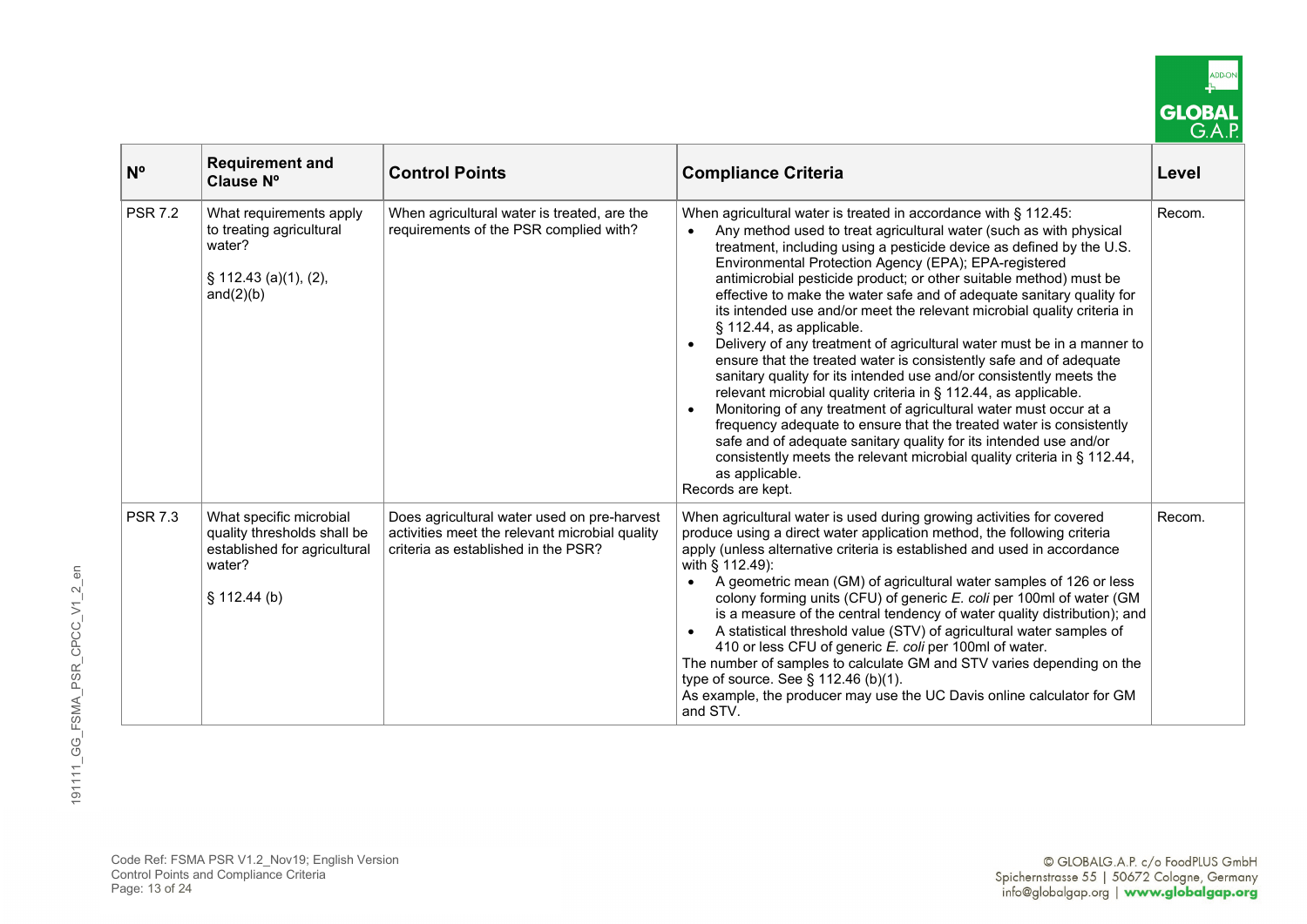

| N <sup>o</sup> | <b>Requirement and</b><br>Clause Nº                                                                                                   | <b>Control Points</b>                                                                                                                                                                                                      | <b>Compliance Criteria</b>                                                                                                                                                                                                                                                                                                                                                                                                                                                                                                                                                                                                                                                                                                                                                                                                                                                                                                                                                                                                                                                                                                                                                            | Level  |
|----------------|---------------------------------------------------------------------------------------------------------------------------------------|----------------------------------------------------------------------------------------------------------------------------------------------------------------------------------------------------------------------------|---------------------------------------------------------------------------------------------------------------------------------------------------------------------------------------------------------------------------------------------------------------------------------------------------------------------------------------------------------------------------------------------------------------------------------------------------------------------------------------------------------------------------------------------------------------------------------------------------------------------------------------------------------------------------------------------------------------------------------------------------------------------------------------------------------------------------------------------------------------------------------------------------------------------------------------------------------------------------------------------------------------------------------------------------------------------------------------------------------------------------------------------------------------------------------------|--------|
| <b>PSR 7.4</b> | What measures must be<br>taken if agricultural water<br>does not meet the<br>requirements of § 112.41<br>or § 112.44 (b)?<br>§ 112.45 | If it has been determined or there are<br>reasons to believe that the agricultural water<br>is not safe and/or does not meet the<br>microbial quality criterion required, have<br>adequate corrective measures been taken? | If the agricultural water does not meet the microbial quality criterion for the<br>specified purposes as required under § 112.44 (b), the producer must<br>immediately discontinue use(s), and the producer must either:<br>Apply a time interval(s) (in days) between last use of water and<br>harvest, using a calculated microbial die-off rate as specified in<br>Annex 1 'Agricultural Water'; or<br>Re-inspect the entire affected agricultural water system to the extent<br>$\bullet$<br>it is under the producer's control, identify any conditions that are<br>reasonably likely to introduce known or reasonably foreseeable<br>hazards into or onto covered produce or food contact surfaces, make<br>necessary changes, and take adequate measures to determine if<br>changes were effective and, as applicable, adequately ensure that<br>agricultural water meets the microbial quality criterion in § 112.44 (b);<br>or<br>Treat the water in accordance with the requirements of $\S$ 112.43.<br>Records are kept.                                                                                                                                                   | Recom. |
| <b>PSR 7.5</b> | For the initial water quality<br>profile, how often must<br>agricultural water be<br>tested?<br>§ 112.46 A, B, and (ii)               | Has a microbial water quality profile been<br>developed for each source of water used for<br>pre-harvest activities?                                                                                                       | The producer must conduct an initial survey to develop a microbial water<br>quality profile of the agricultural water source. (i) The initial survey must be<br>conducted:<br>For an untreated surface water source, by taking a minimum total of<br>$\bullet$<br>20 samples of agricultural water (or an alternative testing frequency<br>that is established and used, in accordance with $\S$ 112.49) over a<br>minimum period of 2 years, but not greater than 4 years.<br>For an untreated ground water source, by taking a minimum total of 4<br>samples of agricultural water during the growing season or over a<br>period of 1 year.<br>The samples of agricultural water must be representative of water use and<br>must be collected as close in time as practicable to, but prior to, harvest.<br>See Annex 1 'Agricultural Water' for definitions of untreated surface water<br>and ground water<br>The producer may use an alternative testing frequency that can be<br>established and used, in accordance with § 112.49 (c) and (d). In that<br>case, the producer must have scientific evidence of the effectiveness of<br>that testing method.<br>Records are kept. | Recom. |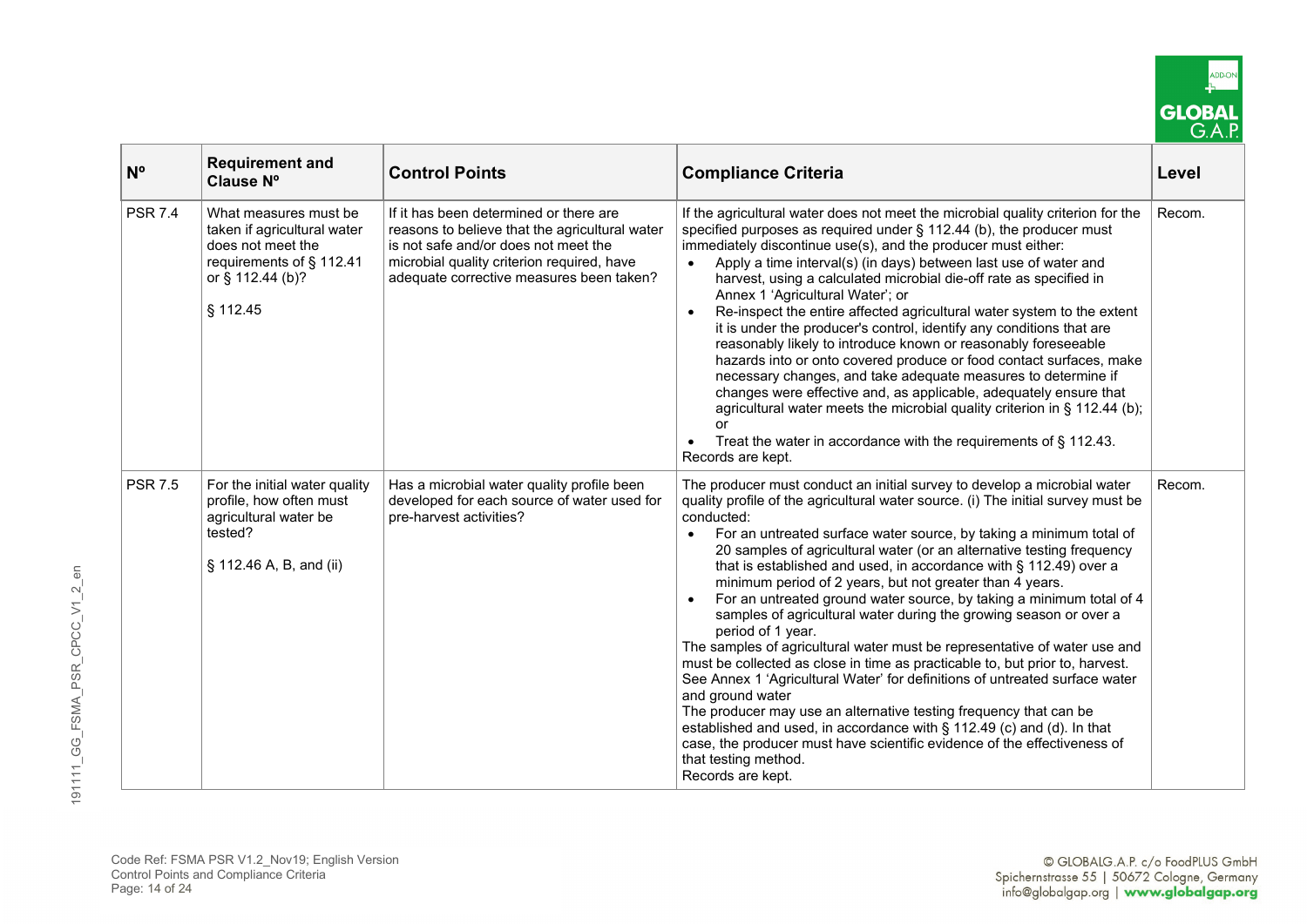

| $N^{\circ}$    | <b>Requirement and</b><br>Clause N°                                                                                           | <b>Control Points</b>                                                                                                                             | <b>Compliance Criteria</b>                                                                                                                                                                                                                                                                                                                                                                                                                                                                                                                                                                                                                                                                                                                                                                                                                                                                                                                                                                                                                                                                                                                                       | Level  |
|----------------|-------------------------------------------------------------------------------------------------------------------------------|---------------------------------------------------------------------------------------------------------------------------------------------------|------------------------------------------------------------------------------------------------------------------------------------------------------------------------------------------------------------------------------------------------------------------------------------------------------------------------------------------------------------------------------------------------------------------------------------------------------------------------------------------------------------------------------------------------------------------------------------------------------------------------------------------------------------------------------------------------------------------------------------------------------------------------------------------------------------------------------------------------------------------------------------------------------------------------------------------------------------------------------------------------------------------------------------------------------------------------------------------------------------------------------------------------------------------|--------|
| <b>PSR 7.6</b> | After the initial profile is<br>developed, how often must<br>agricultural water be<br>tested?<br>§ 112.46 (i), A, B, and (iv) | After the initial year, has the producer<br>conducted an annual survey to update the<br>microbial water quality profile of agricultural<br>water? | After the initial survey described above, the producer must test the water<br>annually to update the existing microbial water quality profile to confirm<br>that the water continues to be appropriate. The producer must analyze:<br>For an untreated surface water source, a minimum number of 5<br>samples per year to make up a rolling data set of at least 20 samples<br>For an untreated ground water source, a minimum of one sample per<br>year to make up a rolling data set of at least 4 samples<br>The producer must modify water use, as appropriate, based on the revised<br>GM and STV values in an updated microbial water quality profile.<br>If the producer has determined or has reason to believe that the microbial<br>water quality profile no longer represents the quality of water (for example,<br>if there are significant changes in adjacent land use that are reasonably<br>likely to adversely affect the quality of the water source), the producer must<br>develop a new microbial water quality profile reflective of the time period at<br>which the microbial water quality profile may have changed.<br>Records are kept. | Recom. |
| <b>PSR 7.7</b> | For microbial water quality<br>testing, what testing<br>methods must be used?<br>$\S$ 112.47 (a), (b)(1), (2)                 | Are agricultural water samples tested<br>following the requirements of the PSR?                                                                   | Agricultural water samples must be aseptically collected. The producer<br>must test the quality of water using a scientifically valid method that is at<br>least equivalent to the method of analysis in accuracy, precision, and<br>sensitivity to Method 1603; or<br>For any other indicator of fecal contamination, the producer may test for<br>pursuant to § 112.49 (a), a scientifically valid method.<br>Equivalent testing methodology for agricultural water are listed in Annex 1<br>'Agricultural Water', or on FDA's website:<br>https://www.fda.gov/food/foodscienceresearch/laboratorymethods/ucm575<br>251.htm<br>Evidence of testing methods are generally available on the laboratory<br>accreditation certificate or directly on the lab report.<br>Records are kept.                                                                                                                                                                                                                                                                                                                                                                          | Recom. |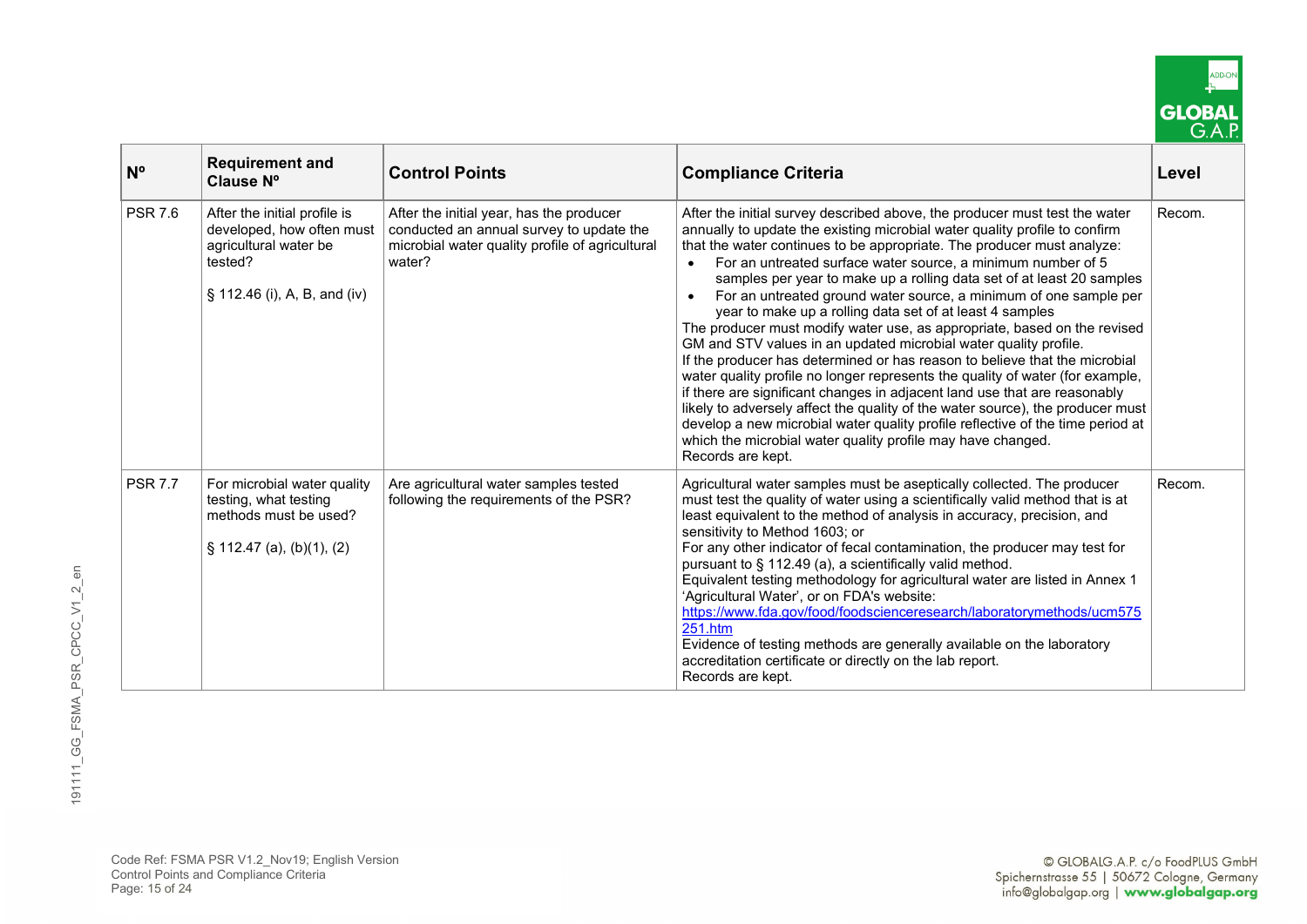

| $N^{\circ}$    | <b>Requirement and</b><br>Clause N°                                                                                                                  | <b>Control Points</b>                                                     | <b>Compliance Criteria</b>                                                                                                                                                                                                                                                                                                                                                                                                                                                                                                                                                                                                                                                                                                                                                                                                                                                                                                                                                                                                                                                                                                                                                                                                                                                                                                                                                                      | Level  |
|----------------|------------------------------------------------------------------------------------------------------------------------------------------------------|---------------------------------------------------------------------------|-------------------------------------------------------------------------------------------------------------------------------------------------------------------------------------------------------------------------------------------------------------------------------------------------------------------------------------------------------------------------------------------------------------------------------------------------------------------------------------------------------------------------------------------------------------------------------------------------------------------------------------------------------------------------------------------------------------------------------------------------------------------------------------------------------------------------------------------------------------------------------------------------------------------------------------------------------------------------------------------------------------------------------------------------------------------------------------------------------------------------------------------------------------------------------------------------------------------------------------------------------------------------------------------------------------------------------------------------------------------------------------------------|--------|
| <b>PSR 7.8</b> | Under subpart E,<br>agricultural water, what<br>requirements apply<br>regarding records?<br>$\S$ 112.50 (1), (3), (4), (5),<br>$(6)$ , $(8)$ , $(9)$ | Are records related to agricultural water kept<br>as required by the PSR? | Required records for agricultural water under the PSR are:<br>The findings of the inspection of agricultural water system<br>Scientific data or information to support the adequacy of a method<br>used for water treatment<br>If applicable, results of the water treatment monitoring<br>$\bullet$<br>If applicable, scientific data or information to support the microbial<br>$\bullet$<br>die-off or removal rate(s) used to determine the time interval (in days)<br>between harvest and end of storage, including other activities such<br>as commercial washing, as applicable, used to achieve the calculated<br>log reduction of generic E. coli<br>If applicable, documentation of actions taken in accordance with<br>respect to any time interval or (calculated) log reduction applied, such<br>documentation must include the specific time interval or log reduction<br>applied, how the time interval or log reduction was determined, and<br>the dates of corresponding activities such as the dates of last<br>irrigation and harvest, the dates of harvest and end of storage, and/or<br>the dates of activities such as commercial washing)<br>If applicable, scientific data or information to support any alternative<br>microbial quality criterion, alternative number of water samples<br>If applicable, any analytical methods used in lieu of the testing<br>method | Recom. |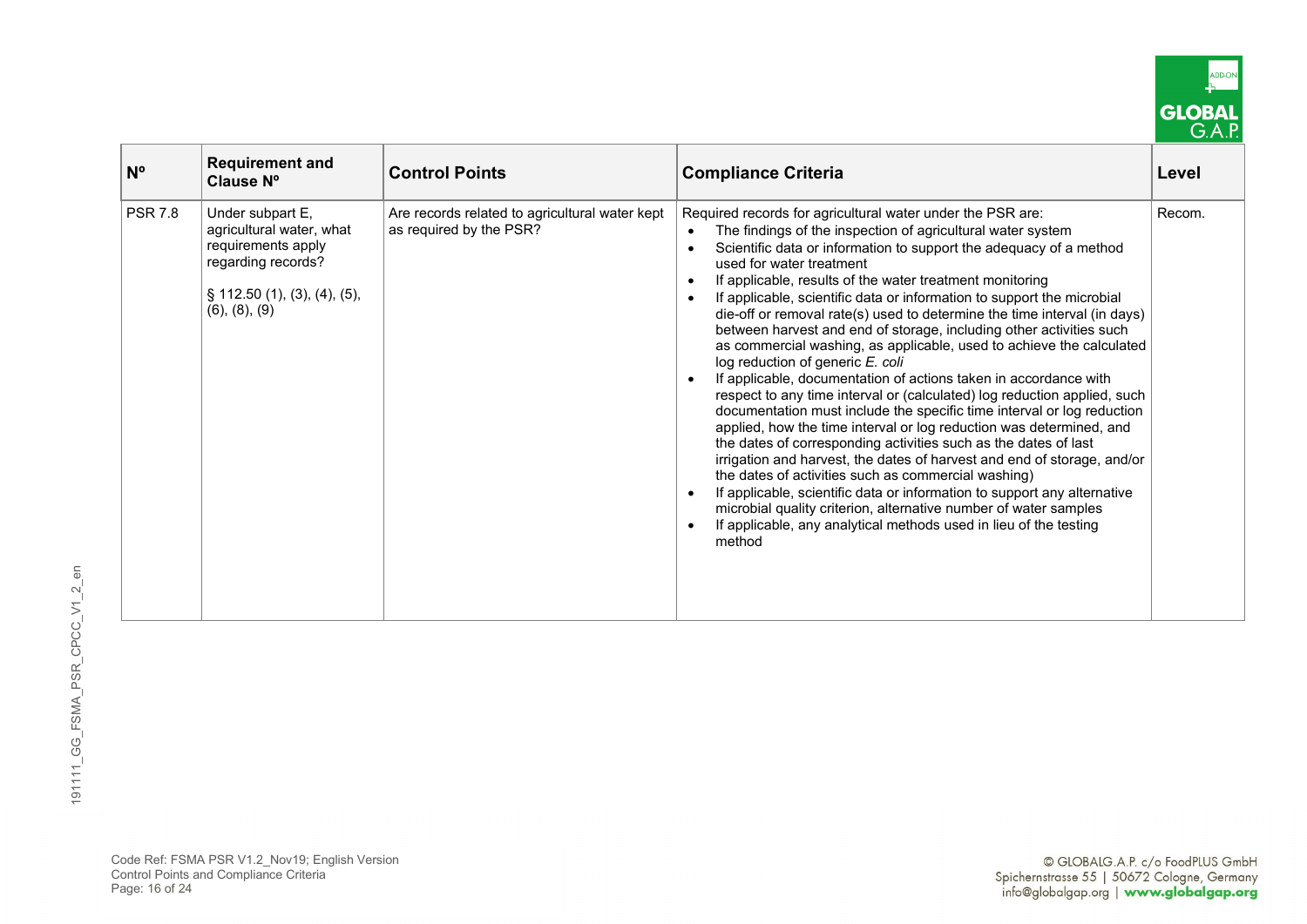|        | DD-O |
|--------|------|
| GLOBAI |      |

| $N^{\circ}$      | <b>Requirement and</b><br>Clause Nº                                                                                                                | <b>Control Points</b>                                                                                                                                                                                                                                                                                                                                                                                                                                                                                                                                                                                                                                                                                                                                                                    | <b>Compliance Criteria</b>                                                                                                                                                                                                                                                                                                                                                                                                                                                                                                                                                                                                                                                                                                                                 | Level      |
|------------------|----------------------------------------------------------------------------------------------------------------------------------------------------|------------------------------------------------------------------------------------------------------------------------------------------------------------------------------------------------------------------------------------------------------------------------------------------------------------------------------------------------------------------------------------------------------------------------------------------------------------------------------------------------------------------------------------------------------------------------------------------------------------------------------------------------------------------------------------------------------------------------------------------------------------------------------------------|------------------------------------------------------------------------------------------------------------------------------------------------------------------------------------------------------------------------------------------------------------------------------------------------------------------------------------------------------------------------------------------------------------------------------------------------------------------------------------------------------------------------------------------------------------------------------------------------------------------------------------------------------------------------------------------------------------------------------------------------------------|------------|
|                  | <b>HARVEST AND POST-HARVEST ACTIVITIES</b>                                                                                                         |                                                                                                                                                                                                                                                                                                                                                                                                                                                                                                                                                                                                                                                                                                                                                                                          |                                                                                                                                                                                                                                                                                                                                                                                                                                                                                                                                                                                                                                                                                                                                                            |            |
| PSR <sub>8</sub> |                                                                                                                                                    | SUBPART E - AGRICULTURAL WATER (HARVEST, POST-HARVEST WATER)                                                                                                                                                                                                                                                                                                                                                                                                                                                                                                                                                                                                                                                                                                                             |                                                                                                                                                                                                                                                                                                                                                                                                                                                                                                                                                                                                                                                                                                                                                            |            |
|                  | management, or ownership of the producer.                                                                                                          | Control points below may be applicable during handling at the point of harvest (in-field) and/or produce handling (in-field or facility) and/or during<br>packing/storage/cooling, and whereas post-harvest handling of covered products is within the scope of the PSR. All control points shall be evaluated in<br>all cases when and where applicable, with the exceptions: (a) where post-harvest activities are carried out by a facility covered in the PSR and already<br>audited to the GLOBALG.A.P. Product Handling Assurance standard or other GFSI certification program, the auditor shall consider the points below as<br>non-applicable in this document; or (b) where the post-harvest handling activities are conducted by an external owner and not under the control, |                                                                                                                                                                                                                                                                                                                                                                                                                                                                                                                                                                                                                                                                                                                                                            |            |
| <b>PSR 8.1</b>   | What measures must be<br>taken for water that is used<br>during harvest, packing,<br>and holding activities for<br>covered produce?<br>§ 112.48(b) | Is water used during harvest, packing, and<br>holding activities visually monitored for<br>buildup of organic matter?                                                                                                                                                                                                                                                                                                                                                                                                                                                                                                                                                                                                                                                                    | Quality of recirculated water must be visually monitored for buildup of<br>organic material (such as soil and plant debris) if used during harvest,<br>packing, and holding activities for produce covered by the PSR For<br>example, water used for washing produce in dump tanks, flumes, or wash<br>tanks, and water used for cooling produce in hydrocoolers.<br>The specific method and criteria for monitoring to maintain water quality<br>must be operation-specific and producers consider establishing protocols<br>specific to harvesting, packing, or holding activities on the farm.<br>N/A if water is not used during harvest, post-harvest, or holding activities.<br>N/A if post-harvest handling activities are not carried out on-farm. | Major Must |
| <b>PSR 8.2</b>   | What measures must be<br>taken for water that is used<br>during harvest, packing,<br>and holding activities for<br>covered produce?<br>\$112.48(c) | Is temperature of water used in post-harvest<br>activities maintained and monitored?                                                                                                                                                                                                                                                                                                                                                                                                                                                                                                                                                                                                                                                                                                     | The producer must maintain and monitor the temperature of water at a<br>temperature that is appropriate for the commodity and operation<br>(considering the time and depth of submersion) and is adequate to<br>minimize the potential for infiltration of microorganisms of public health<br>significance into covered produce.<br>N/A if water is not used during harvest, packing, or holding activities.<br>N/A if post-harvest handling activities are not carried out on-farm.                                                                                                                                                                                                                                                                       | Major Must |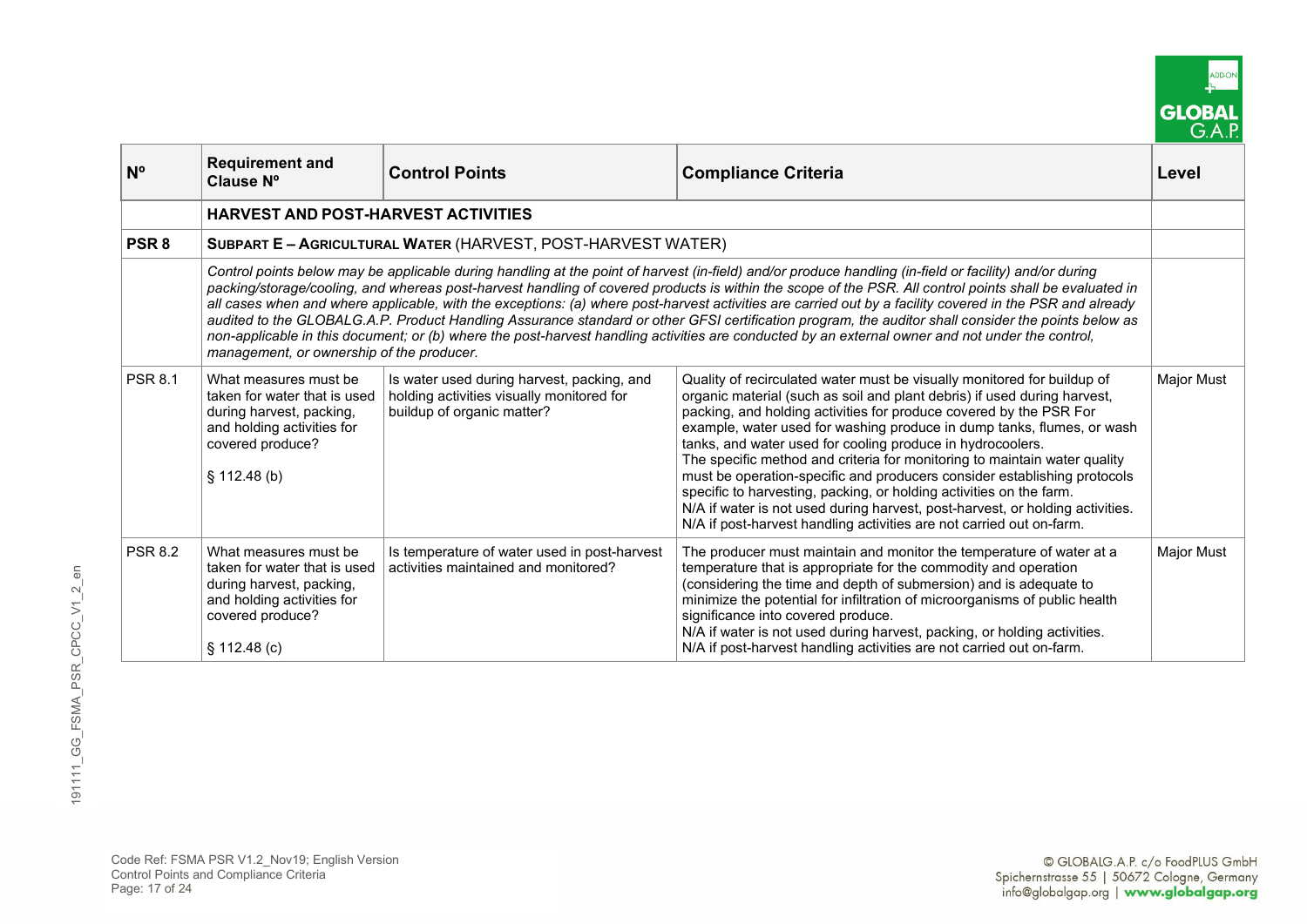

| $N^{\circ}$      | <b>Requirement and</b><br>Clause N°                                                                                                           | <b>Control Points</b><br><b>Compliance Criteria</b>                                                                                      |                                                                                                                                                                                                                                                                                                                                                                                                                                                                                                                                                                                                                                                                                                                                                                                                                                                                                                                                                                                                                                   | Level             |  |
|------------------|-----------------------------------------------------------------------------------------------------------------------------------------------|------------------------------------------------------------------------------------------------------------------------------------------|-----------------------------------------------------------------------------------------------------------------------------------------------------------------------------------------------------------------------------------------------------------------------------------------------------------------------------------------------------------------------------------------------------------------------------------------------------------------------------------------------------------------------------------------------------------------------------------------------------------------------------------------------------------------------------------------------------------------------------------------------------------------------------------------------------------------------------------------------------------------------------------------------------------------------------------------------------------------------------------------------------------------------------------|-------------------|--|
| PSR <sub>9</sub> |                                                                                                                                               | <b>SUBPART L - EQUIPMENT, TOOLS, BUILDINGS, AND SANITATION</b>                                                                           |                                                                                                                                                                                                                                                                                                                                                                                                                                                                                                                                                                                                                                                                                                                                                                                                                                                                                                                                                                                                                                   |                   |  |
|                  |                                                                                                                                               |                                                                                                                                          | For the term "building", the PSR includes provisions for fully or partially enclosed buildings that are used for covered activities, as well as storage sheds,<br>buildings or other structures used to store food contact surfaces (such as harvest containers and food packing materials).                                                                                                                                                                                                                                                                                                                                                                                                                                                                                                                                                                                                                                                                                                                                      |                   |  |
| <b>PSR 9.1</b>   | What requirements apply<br>regarding equipment and<br>tools for harvest and post-<br>harvest handling activities?<br>$\S$ 112.123 (a) and (c) | Do equipment and tools used comply with the<br>requirements of the PSR to avoid produce<br>contamination?                                | The producer must use equipment and tools that are of adequate design,<br>construction, and workmanship to enable adequate cleaning and proper<br>maintenance: and<br>Seams on food contact surfaces of equipment and tools that are used<br>must be either smoothly bonded, or maintained to minimize accumulation<br>of dirt, filth, food particles, and organic material and thus minimize the<br>opportunity for harborage or growth of microorganisms.<br>N/A if post-harvest handling activities are not carried out on-farm.                                                                                                                                                                                                                                                                                                                                                                                                                                                                                               | <b>Major Must</b> |  |
| <b>PSR 9.2</b>   | What requirements apply<br>to buildings where post-<br>harvest handling occurs?<br>§ 112.126 (a), (1), (i), and<br>(ii)                       | Where post-harvest handling occurs on-farm,<br>are buildings used for the produce handling<br>adequate to prevent produce contamination? | All of the following requirements apply regarding buildings:<br>Buildings must be suitable in size, construction, and design to facilitate<br>maintenance and sanitary operations for covered activities to reduce the<br>potential for contamination of covered produce or food contact surfaces<br>with known or reasonably foreseeable hazards. Buildings must:<br>Provide sufficient space for placement of equipment and storage of<br>materials;<br>Permit proper precautions to be taken to reduce the potential for<br>contamination of covered produce, food contact surfaces, or packing<br>materials with known or reasonably foreseeable hazards. The potential for<br>contamination must be reduced by effective design including the<br>separation of operations in which contamination is likely to occur, by one or<br>more of the following means: Location, time, partition, enclosed systems,<br>or other effective means.<br>N/A if post-harvest handling activities are in-field or not carried out on-farm. | <b>Major Must</b> |  |
| <b>PSR 9.3</b>   | What requirements apply<br>to buildings where post-<br>harvest handling occurs?<br>§ 112.126 (2), and 2(b)                                    | Where post-harvest handling occurs in a<br>building, on-farm, is drainage adequate?                                                      | Adequate drainage must be provided in all areas where normal operations<br>release or discharge water or other liquid waste on the ground or floor of<br>the building. Producer must implement measures to prevent contamination<br>of covered produce and food contact surfaces in buildings, as appropriate,<br>considering the potential for such contamination through drip or<br>condensate.<br>N/A if post-harvest handling activities are in-field or not carried out on-farm.                                                                                                                                                                                                                                                                                                                                                                                                                                                                                                                                             |                   |  |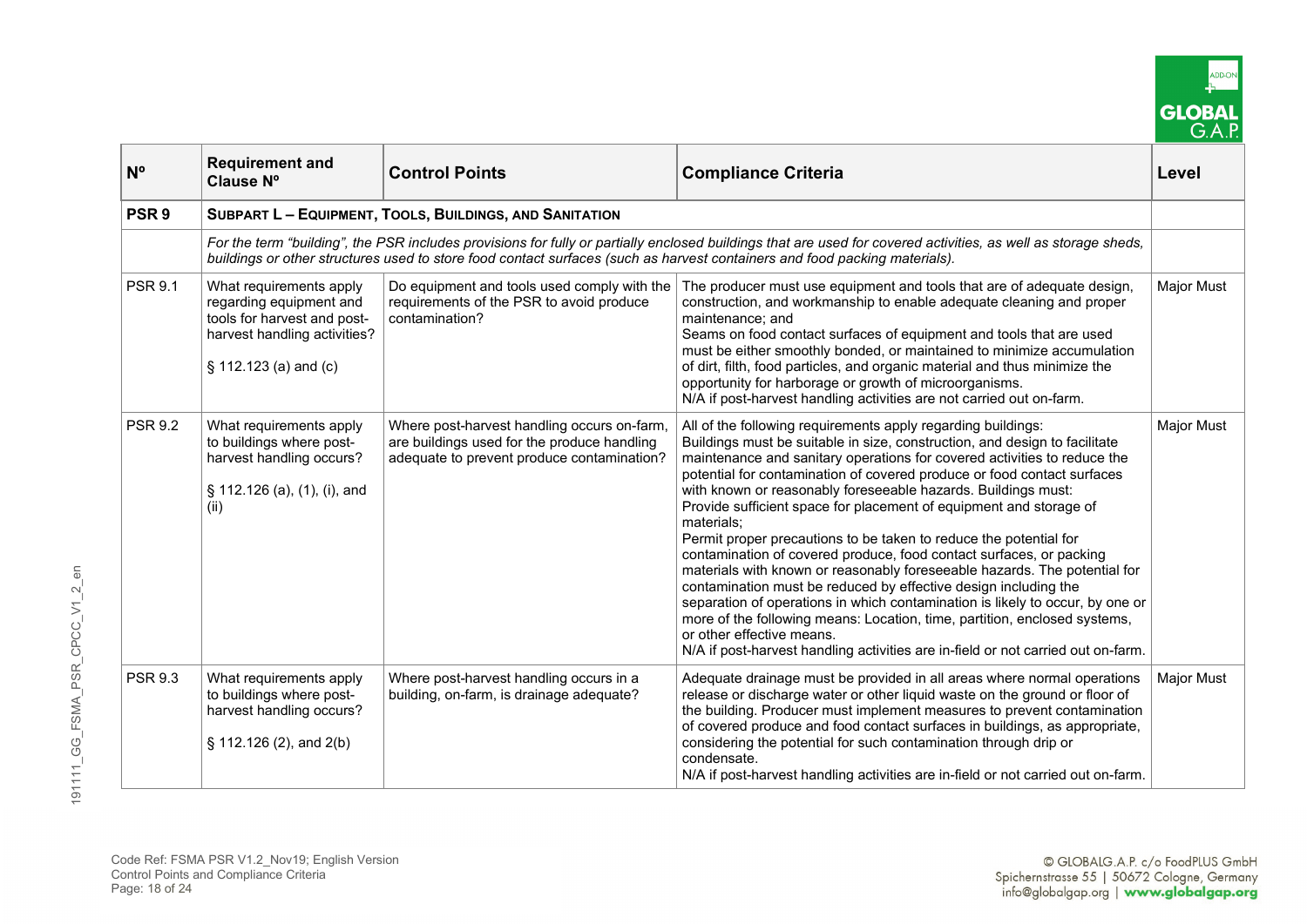

| $N^{\circ}$    | <b>Requirement and</b><br>Clause N°                                                                                                             | <b>Control Points</b>                                                                                                                                      | <b>Compliance Criteria</b>                                                                                                                                                                                                                                                                                                                                                                                                                                                                                                                                                                                                                                                                                                                                                                                                                                                                                                                                                                                                                                              | Level      |
|----------------|-------------------------------------------------------------------------------------------------------------------------------------------------|------------------------------------------------------------------------------------------------------------------------------------------------------------|-------------------------------------------------------------------------------------------------------------------------------------------------------------------------------------------------------------------------------------------------------------------------------------------------------------------------------------------------------------------------------------------------------------------------------------------------------------------------------------------------------------------------------------------------------------------------------------------------------------------------------------------------------------------------------------------------------------------------------------------------------------------------------------------------------------------------------------------------------------------------------------------------------------------------------------------------------------------------------------------------------------------------------------------------------------------------|------------|
| <b>PSR 9.4</b> | What requirements apply<br>regarding domesticated<br>animals in and around a<br>fully-enclosed building?<br>§ 112.127 (a), (1), (2), and<br>(b) | Where post-harvest handling occurs on-farm,<br>are requirements regarding domesticated<br>animals in and around fully enclosed<br>buildings complied with? | Producers must take reasonable precautions to prevent contamination of<br>covered produce, food contact surfaces, and food-packing materials in<br>fully-enclosed buildings with known or reasonably foreseeable hazards<br>from domesticated animals by:<br>Excluding domesticated animals from fully-enclosed buildings where<br>covered produce, food contact surfaces, or food-packing material is<br>exposed; or<br>Where product handling activities are conducted on covered produce<br>in a fully-enclosed building, separating domesticated animals by<br>location, time, or partition.<br>Guard or guide dogs are allowed in some areas of a fully-enclosed<br>building, where the presence of the dogs is unlikely to result in<br>contamination of produce, food contact surfaces, or food-packing<br>materials, based on the hygiene risk assessment and procedures.<br>N/A if post-harvest handling activities are in-field, building is not fully<br>enclosed or post-harvest handling activities are not carried out on-farm.                           | Major Must |
| <b>PSR 9.5</b> | What controls must be in<br>place for disposal of<br>sewage?<br>§ 112.131 (b), (c), and (d)                                                     | Are sewage and septic systems maintained<br>in a manner that prevents contamination of<br>produce or product contact surfaces?                             | Producers must maintain sewage and septic systems, manage and<br>dispose of leakages or spills of human waste in a manner that prevents<br>contamination of covered produce, food contact surfaces, areas used for a<br>covered activity, agricultural water sources, and agricultural water<br>distribution systems with known or reasonably foreseeable hazards.<br>After a significant event (such as flooding or an earthquake) that could<br>negatively impact a sewage or septic system, the producer must take<br>appropriate steps to ensure that sewage and septic systems continue to<br>operate in a manner that does not contaminate covered produce, food<br>contact surfaces, areas used for a covered activity, agricultural water<br>sources, or agricultural water distribution systems.<br>Additionally: The requirement under the PSR does not explicitly require<br>written policy or record. Observation and implicit policy may be verified<br>through worker interviews.<br>N/A if post-harvest handling activities are not carried out on-farm. | Major Must |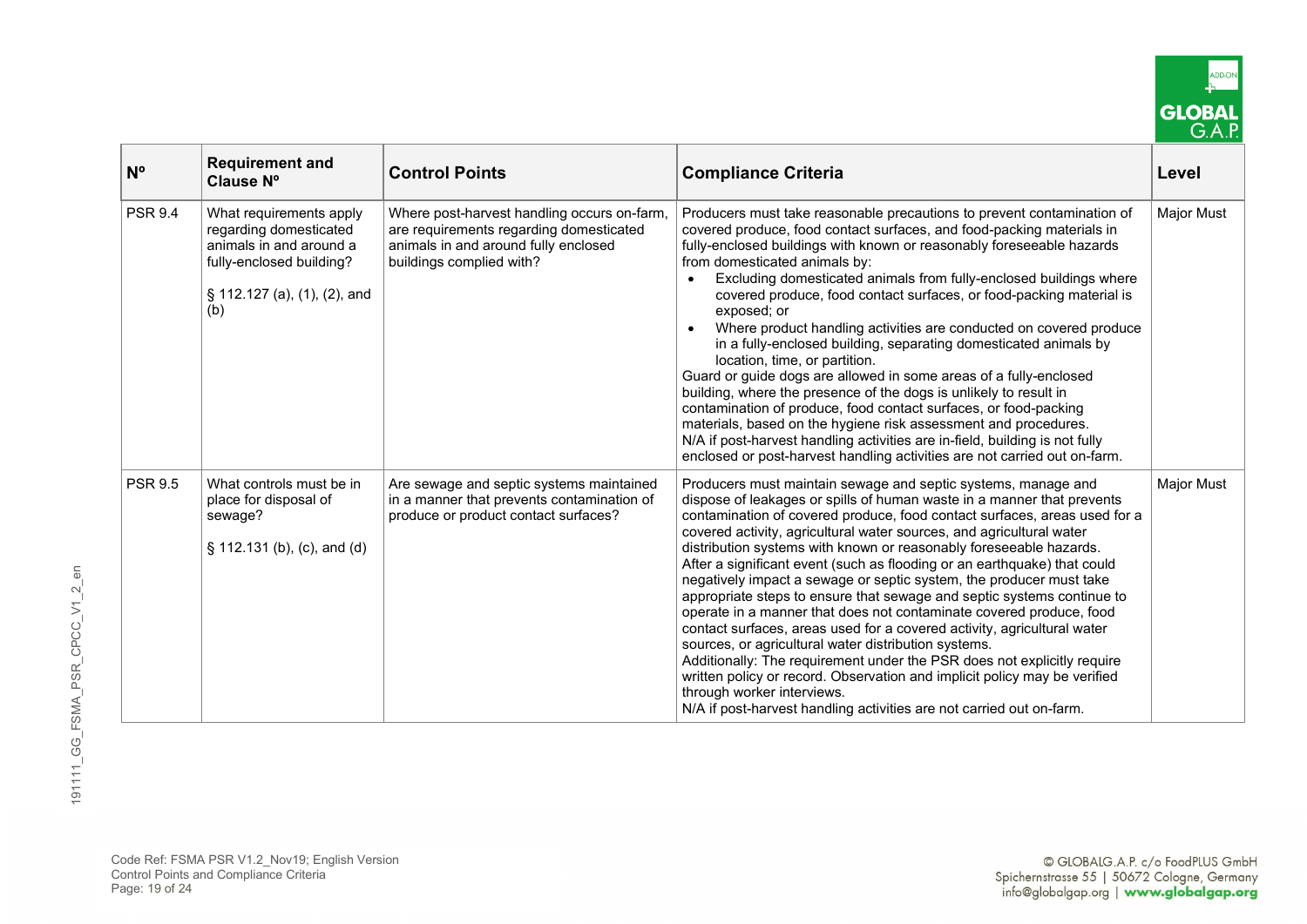

| $N^{\circ}$    | <b>Requirement and</b><br>Clause N°                                                                                                                                           | <b>Control Points</b>                                                           | <b>Compliance Criteria</b>                                                                                                                                                                                                                                                                                                                                                                                                                                                                                                                                                                                                                                                                                                                                                                                                                                 | Level      |
|----------------|-------------------------------------------------------------------------------------------------------------------------------------------------------------------------------|---------------------------------------------------------------------------------|------------------------------------------------------------------------------------------------------------------------------------------------------------------------------------------------------------------------------------------------------------------------------------------------------------------------------------------------------------------------------------------------------------------------------------------------------------------------------------------------------------------------------------------------------------------------------------------------------------------------------------------------------------------------------------------------------------------------------------------------------------------------------------------------------------------------------------------------------------|------------|
| <b>PSR 9.6</b> | What requirements apply<br>to plumbing?<br>§ 112.133 (a), (b), (c), and<br>(d)                                                                                                | Where post-harvest handling occurs on-farm,<br>is the plumbing system adequate? | The plumbing must be of an adequate size and design and be adequately<br>installed and maintained to:<br>Distribute water under pressure as needed, in sufficient quantities, in<br>all areas where used for covered activities, for sanitary operations, or<br>for handwashing and toilet facilities;<br>Properly convey sewage and liquid disposable waste;<br>Avoid being a source of contamination to covered produce, food<br>contact surfaces, areas used for a covered activity, or agricultural<br>water sources; and<br>Not allow backflow from, or cross-connection between, piping<br>systems that discharge wastewater or sewage and piping systems<br>that carry water used for a covered activity, for sanitary operations, or<br>for use in handwashing facilities.<br>N/A if post-harvest handling activities are not carried out on-farm. | Major Must |
| <b>PSR 9.7</b> | What actions must be<br>taken to control animal<br>excreta and litter from<br>domesticated animals that<br>are under producer's<br>control?<br>$\S$ 112.134 (a), (1), and (2) | Is there an effective system in place to<br>control animal excreta and litter?  | Producers are permitted to have domesticated animals on farms of<br>covered produce, provided that the producer takes measures to prevent<br>contamination of covered produce, food contact surfaces, areas used for a<br>covered activity, agricultural water sources, or agricultural water<br>distribution systems with animal waste, the producer must:<br>Adequately control their excreta and litter; and<br>Maintain a system for control of animal excreta and litter.<br>N/A if producer does not have domesticated animals on farm.<br>N/A if post-harvest handling activities are not carried out on-farm.                                                                                                                                                                                                                                      | Major Must |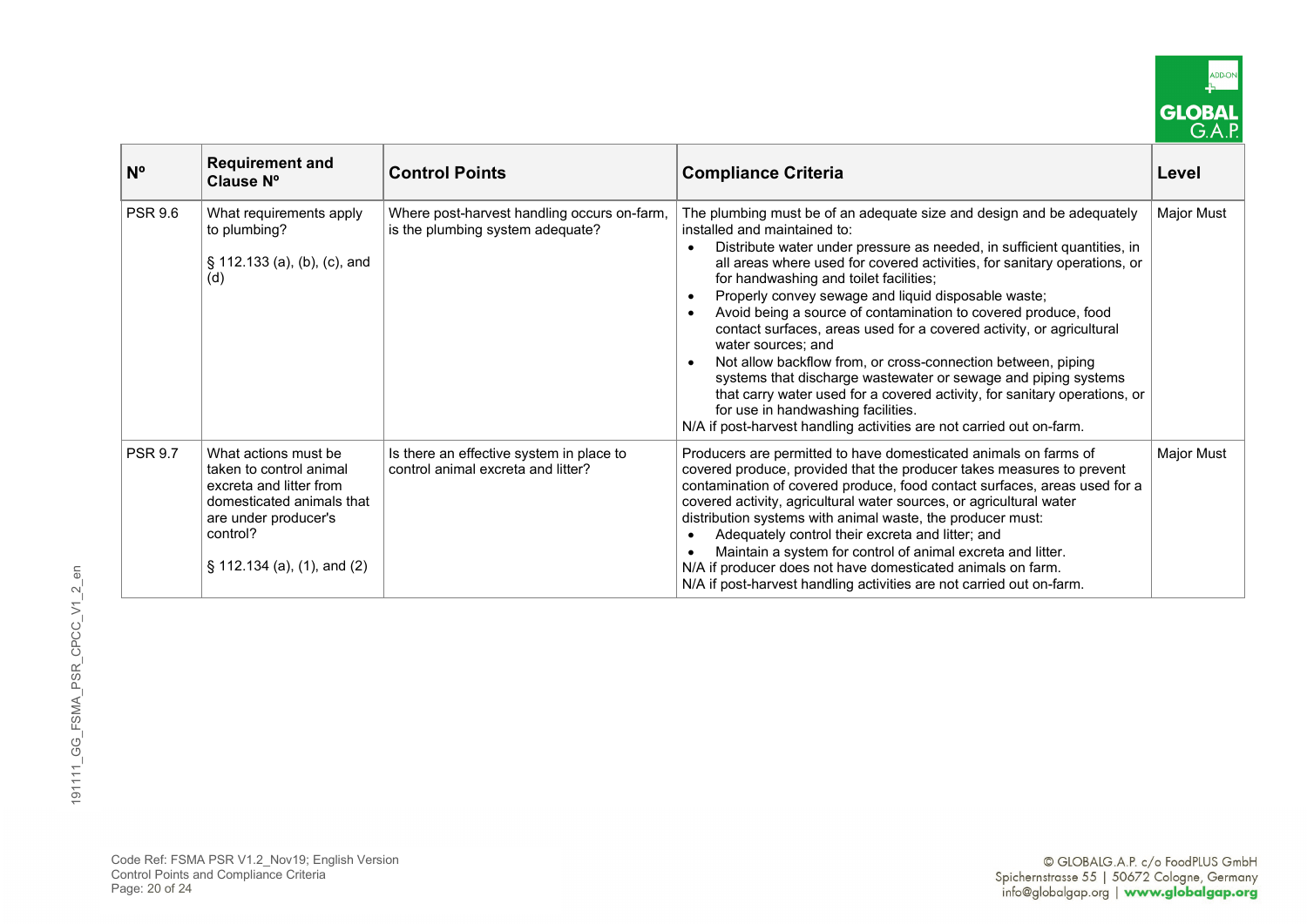

# **ANNEX 1 AGRICULTURAL WATER**

### **Introduction to Agricultural Water**

The GLOBALG.A.P. IFA standard requires that producers develop a risk-based assessment to cover production specific factors such as crop, water source, contact of water to crop, etc. A testing program for water microbiological quality is normally required or advisable based on this assessment. GLOBALG.A.P. accepts *E. coli* as an indicator of fecal contamination. Actions must be taken and proven to be effective if test results indicate water microbial quality does not meet required thresholds.

During the review of the PSR add-on, the FDA reached out to GFSI (Global Food Safety Initiative as part of the Consumer Goods Forum) and requested assistance with the implementation of the agricultural microbial water quality profile (MWQP) clauses in the PSR regulations. Please note this does not alter existing GLOBALG.A.P. requirements and/or criteria targeted to meet requirements in other countries' legislation. As such, the PSR add-on only includes agricultural water requirements as recommendations, until the FDA compliance date when they will be upgraded to Major Musts. All testing, sampling, or records for microbial water quality, as related to PSR requirements are not scored. However, GFSI and GLOBALG.A.P. continue to engage FDA and industry associations regarding PSR regulations such as agricultural water in order to help producers meet these new legal requirements.

### **Definitions:**

The water requirements established by FDA apply only to agricultural water which is defined as the water that contacts the product and food contact surfaces.

- Surface water: Any water open to the atmosphere such as rivers, lakes, reservoirs (naturals or man-made), streams, etc. If ground water (such as wells, springs, etc.) is collected or maintained open to the atmosphere, it must be considered as surface water.
- Ground water: Supply of water from beneath the earth's surface, such as aquifers which supply wells, springs, etc. This water must be extracted in a properly constructed and closed system if it is used direct from the source. If it is stored in the farm, it should be maintained or transported in closed tanks/systems. If stored in pools, tanks, or reservoirs that are open, it will be considered as surface water.

Producers must build a microbial water quality profile of the agricultural water. The threshold to meet is a microbial count lower than 126 UFC of *E. coli* per 100 ml of water in any group of samples.

§ 112.46 (b)(1)(ii) requires that the sampling of water must be representative of the use and samples must be taken at the nearest and practical possible time to harvest, but before harvest.

FDA has determined that the following methods are "scientifically valid" and "at least equivalent to the method of analysis in § 112.151 (a) in accuracy, precision, and sensitivity [1]":

- Method 1103.1 disclaimer icon Escherichia coli (E. coli) in Water by Membrane Filtration Using membrane-Thermo-tolerant Escherichia coli Agar (mTEC) (March 2010). U.S. Environmental Protection Agency. EPA-821-R-10-002.
- Method 1604 disclaimer icon Total Coliforms and Escherichia coli in Water by Membrane Filtration Using a Simultaneous Detection Technique (MI Medium) (September 2002). U.S. Environmental Protection Agency. EPA-821-R-02-024.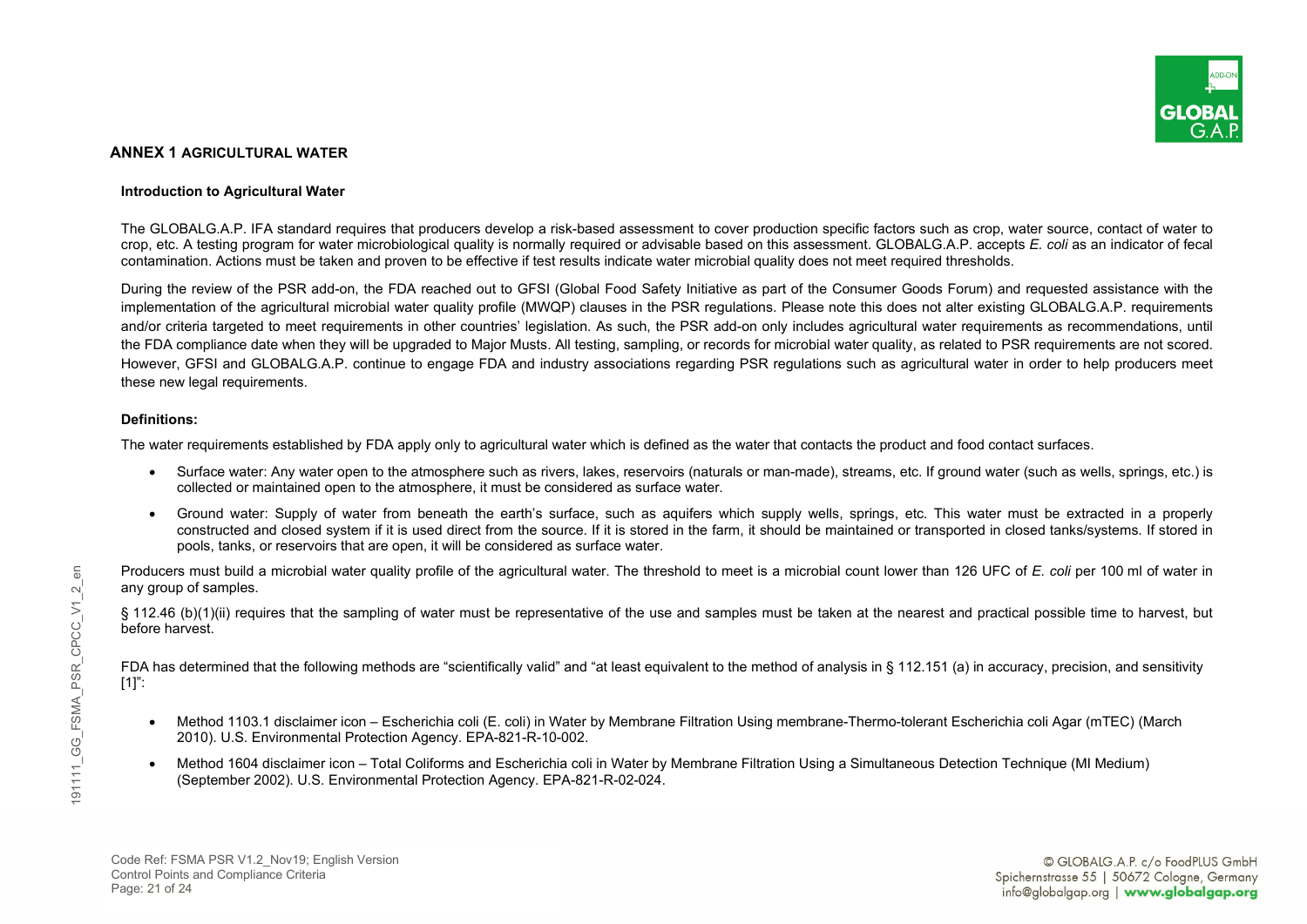

- 9213 D Natural Bathing Beaches (2007). In: Standard Methods for the Examination of Water and Wastewater, 22nd Edition (Rice E.W., et al., Ed.), 9-46 9-48. Washington, DC: American Public Health Association. (2012).
- 9222 B Standard Total Coliform Membrane Filter Procedure (1997), followed by 9222 G MF Partition Procedures (1997) using NA-MUG media. In: Standard Methods for the Examination of Water and Wastewater, 21st Edition (Eaton A.D., et al., Ed.), 9-60 – 9-65, and 9-70 – 9-71, respectively. Washington, DC: American Public Health Association. (2005).
- D 5392-93 Standard Test Method for Isolation and Enumeration of Escherichia coli in Water by the Two-Step Membrane Filter Procedure. In: Annual Book of ASTM Standards, Volume 11.02. ASTM International. (1996, 1999, 2000).
- (6) Hach Method 10029 for Coliforms Total and E. coli disclaimer icon, using m-ColiBlue24® Broth PourRite Ampules.
- IDEXX Colilert<sup>®</sup> Test Kit disclaimer icon, but only if using IDEXX Quanti-Tray/2000 for quantification.
- IDEXX Colilert-18® Test Kit disclaimer icon, but only if using IDEXX Quanti-Tray/2000 for quantification.

Additional requirements for § 112.45, if agricultural water does not meet the microbial quality criteria (or any alternative microbial quality criteria, if applicable) required under § 112.44 (b). If the producer applies a time interval and/or a log reduction, the following apply.

1) A time interval(s) (in days) and/or a (calculated) log reduction by:

- Applying a time interval between last irrigation and harvest using either: (A) A microbial die-off rate of 0.5 log per day to achieve a (calculated) log reduction of the geometric mean (GM) and statistical threshold value (STV) to meet the microbial quality criteria in § 112.44 (b) (or any alternative microbial criteria, if applicable), but no greater than a maximum time interval of 4 consecutive days; or (B) An alternative microbial die-off rate and any accompanying maximum time interval, in accordance with § 112.49; and/or
- Applying a time interval between harvest and end of storage using an appropriate microbial die-off rate between harvest and end of storage, and/or applying a (calculated) log reduction using appropriate microbial removal rates during activities such as commercial washing, to meet the microbial quality criteria in § 112.44 (b) (or any alternative microbial criteria, if applicable), and any accompanying maximum time interval or log reduction, provided adequate supporting scientific data and information is available.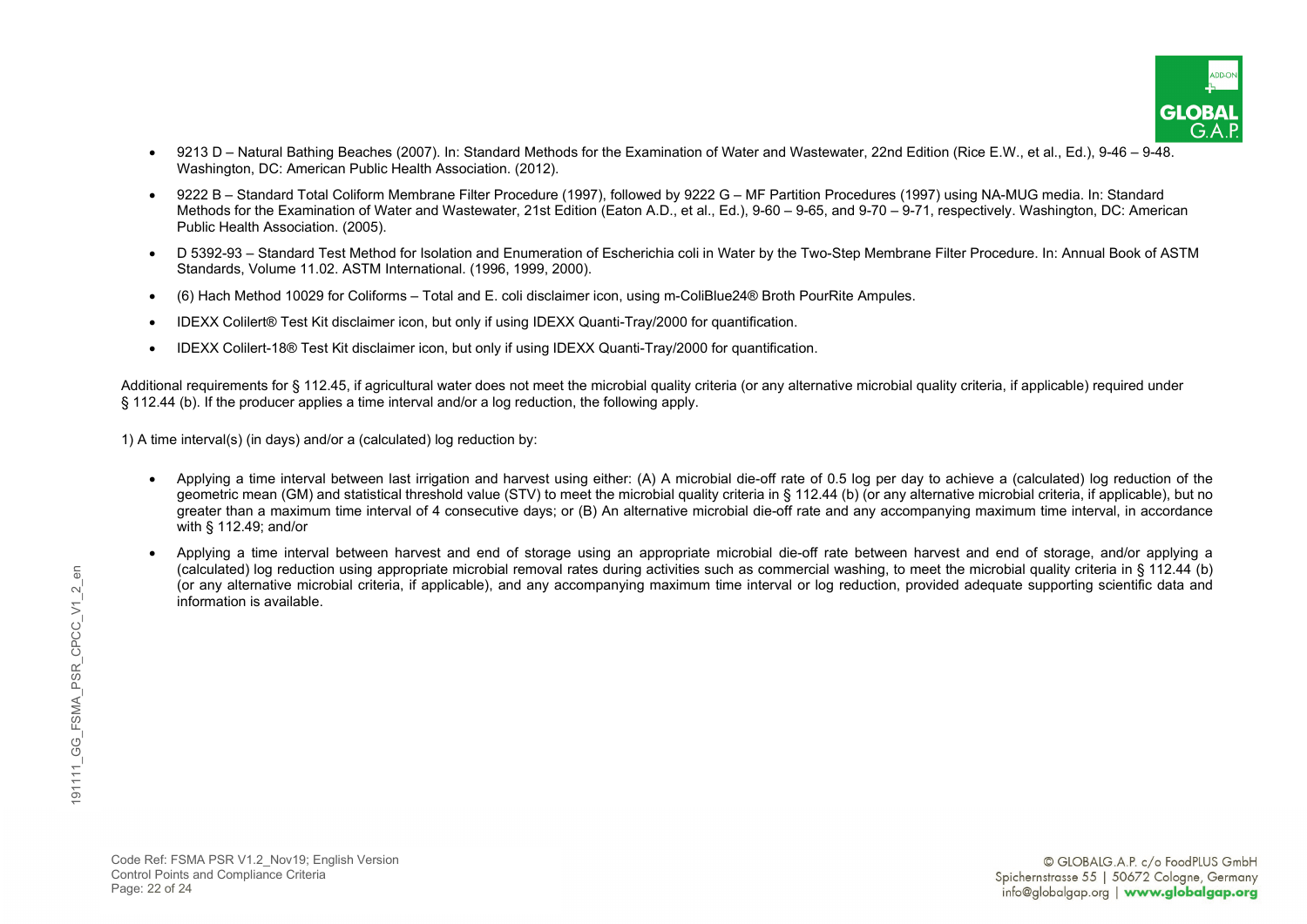

# **ANNEX 2 SOIL AMENDMENTS**

#### **Treatment Process for Biological Soil Amendments**

The following treatment processes are acceptable for a biological soil amendment of animal origin that you apply in the growing of covered produce, provided that the resulting biological soil amendments are applied in accordance with the applicable requirements of § 112.56:

- A scientifically valid controlled physical process (e.g., thermal), chemical process (e.g., high alkaline pH), biological process (e.g., composting), or a combination of scientifically valid controlled physical, chemical, and/or biological processes that has been validated to satisfy the microbial standard in § 112.55 (a) for *L. monocytogenes, Salmonella* species, and *E. coli* O157:H7; or
- A scientifically valid controlled physical, chemical, or biological process, or a combination of scientifically valid controlled physical, chemical, and/or biological processes, that has been validated to satisfy the microbial standard in § 112.55(b) for *Salmonella* species and fecal coliforms. Examples of scientifically valid controlled biological (e.g., composting) processes that meet the microbial standard in § 112.55(b) are below.

#### **Stabilized Compost**

In the PSR, microbial standards that set limits on detectable amounts of bacteria (including *L. monocytogenes*, *Salmonella spp.*, fecal coliforms, and *E. coli* 0157:H7) have been established for processes used to treat biological soil amendments, including manure. The rule includes 2 examples of scientifically valid composting methods that meet those standards. Stabilized compost prepared using either of these methods must be applied in a manner that minimizes the potential for contact with produce during and after application.

| Examples of composting processes mentioned in the PSR (§ 112.54) include: |                                                                                                                                                                                                                                                                                                                                                                                                                                                                                                                                                                                                                                                                                                                  |  |  |
|---------------------------------------------------------------------------|------------------------------------------------------------------------------------------------------------------------------------------------------------------------------------------------------------------------------------------------------------------------------------------------------------------------------------------------------------------------------------------------------------------------------------------------------------------------------------------------------------------------------------------------------------------------------------------------------------------------------------------------------------------------------------------------------------------|--|--|
| Static composting:                                                        | Must maintain aerobic (i.e., oxygenated) conditions at a minimum of 131°F (55°C) for 3 consecutive days and is followed by adequate<br>curing.                                                                                                                                                                                                                                                                                                                                                                                                                                                                                                                                                                   |  |  |
| Turned composting:                                                        | Must maintain aerobic conditions at a minimum of 131°F (55°C) for 15 days (which do not have to be consecutive), with a minimum of 5<br>turnings, and is followed by adequate curing.                                                                                                                                                                                                                                                                                                                                                                                                                                                                                                                            |  |  |
| Microbial standard $(\S 112.55(b))$ :                                     | L. monocytogenes – Not detected using a method that can detect 1 colony forming unit (CFU)/5 gram (or milliliter, if liquid is being<br>sampled) analytical portion<br>Salmonella species – Not detected using a method that can detect 3 most probable numbers (MPN)/4 grams (or milliliter, if liquid is<br>being sampled) of total solids.<br>E. coli O157:H7 – Not detected using a method that can detect 0.3 MPN/1 gram (or milliliter, if liquid is being sampled) analytical<br>portion.<br>Or for dry weight basis:<br>Salmonella species – Not detected using a method that can detect 3 MPN Salmonella species/4 grams of total solids<br>Fecal coliforms – less than 1,000 MPN/gram of total solids. |  |  |